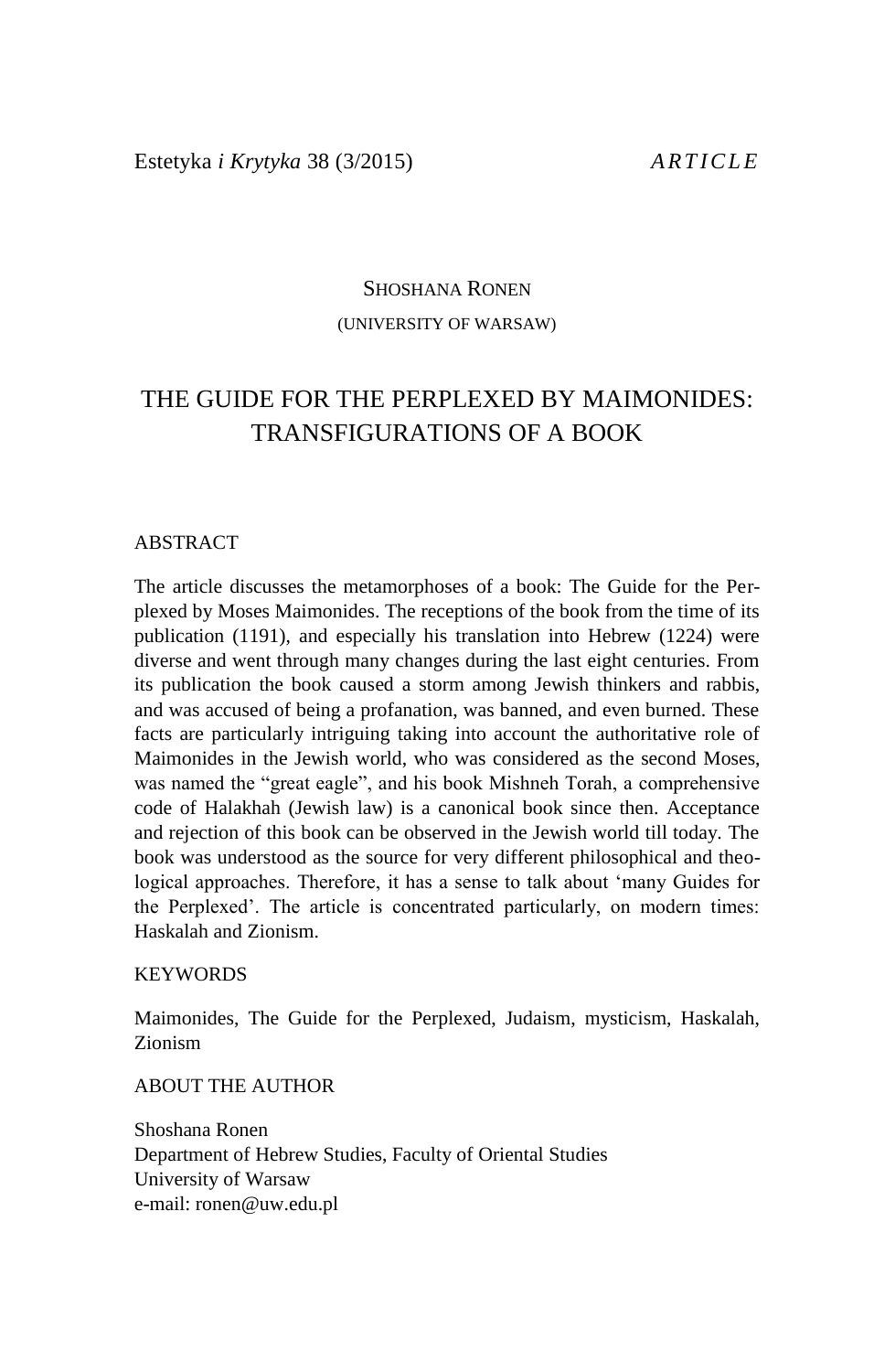### Introduction

In this article I would like to present the metamorphoses of the book: *The Guide for the Perplexed* by the medieval Jewish philosopher Moses Maimonides. The text itself, from the time of its publication (1191), and especially its translation into Hebrew (1224) by Iben Tibbon, who consulted the translation with Maimonides himself, $<sup>1</sup>$  has not gone</sup> through any changes; however the reception of it was changed during the last eight centuries. From the time of its publication, the book caused a storm among Jewish thinkers and rabbis, and was accused of being a profanation, it was banned, and even burned. These facts are particularly intriguing taking into account the authoritative role of Maimonides in the Jewish world. He was considered to be the second Moses, and his book *Mishneh Torah* (Repetition of the Torah), a comprehensive code of Halakha (Jewish law) is, till today, the canonical interpretation of the Jewish sacred books (*Mishnah* and *Talmud*), and every orthodox Jew is obliged to follow it. Acceptance and rejection of Maimonides philosophical book can be observed in the Jewish world till today. Each era, and each Jewish movement, read and interpreted it differently. The book was understood as the foundation for very different philosophical theories, even opposed to the intention of Maimonides himself, like Spinozistic Pantheism<sup>2</sup> or modern secularism.<sup>3</sup> Therefore, it has a sense to talk about 'many Guides for the Perplexed', the many metamorphoses, or various faces, of this one book.

<sup>1</sup> M. Halbertal, *Maimonides*, Jerusalem 2009, pp. 65–66.

<sup>2</sup> Regarding comparison of Maimonides and Spinoza's philosophies see: S. D. Breslauer, *Prophecy, Ethics, and Social Involvement: Moses Maimonides, Baruch Spinoza, Abraham Heschel*, "Modern Judaism" 2011, No. 31 (3); I. Dobbs-Weinstein, *The Ambiguity of the Imagination and the Ambivalence of Language in Maimonides and Spinoza*, [in:] *Maimonides and His Heritage*, eds. I. Dobbs-Weinstein, L. E. Goldman and J. A. Grady, State University of New York 2009; C. Fraenkel, *Maimonides' God and Spinoza's Deus sive Natura*, "Journal of the History of Philosophy" 2006, No. 44 (2); H. D. Frank, *The Politics of Fear: Idolatry and Superstition in Maimonides and Spinoza*, [in:] *Judaic Sources of Western Though: Jerusalem's Enduring Presence*, ed. J. A. Jacobs, Oxford 2011, pp. 177–189; Z. Levi, *Al ktivatam ha'izoterit shel Harambam ve Spinoza*, "Aley Si'ach" 1981, No. 10–11.

<sup>&</sup>lt;sup>3</sup> The secular-Zionist thinker Ahad Ha'am saw in Maimonides the precursor of secularist thought because he gave priority to reason on blind faith. See: D. Biale, *Not in the Heavens: The Tradition of Jewish Secular Thought*, Princeton University Press, 2011, p. 144.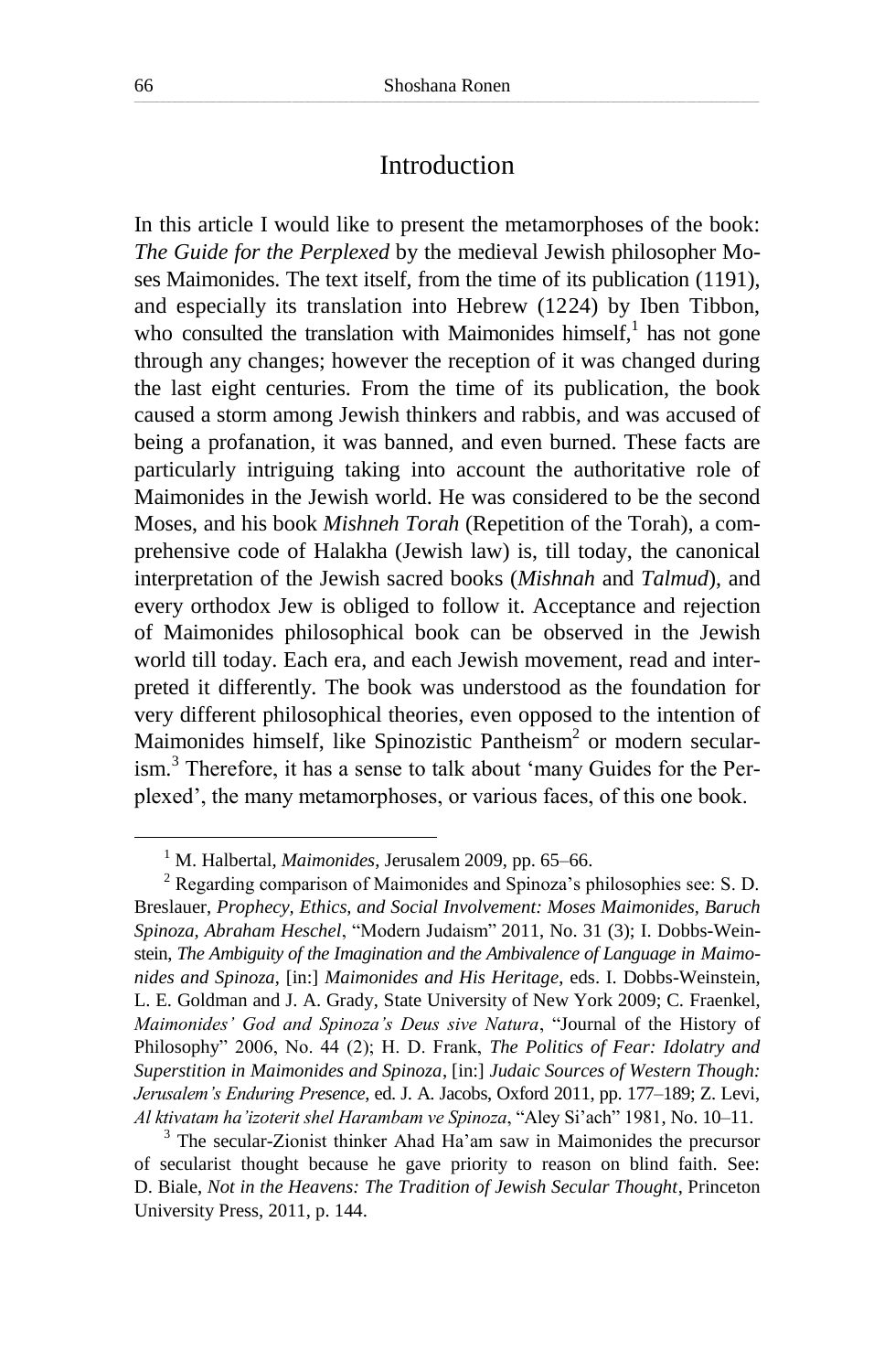## Background

Moshe Ben Maimon known as Moses Maimonides was born in 1138 in Cordoba, Spain. When he was ten years old his family had to escape after the Almohade conquest of the town. From then on, for long years, he lived a nomadic life. In 1159 he settled in the city of Fez in North Africa, which was under the Almohade domination as well, and eventually ended his wandering, and reached the state of rest and security in 1165 when he settled in Fostat near Cairo. 4

Moses Maimonides is the most influential Jewish theologian and philosopher in the last 800 years, and it will not be an exaggeration to say that also Judaism today is shaped, in its core, by his thinking. He is still relevant to Jewish thinking today as ever. His philosophical work was, and still is, a source for disputes inside Judaism, and in some circles it was and still is considered to be controversial and heretic. We have here a very interesting case in which a respected Halakhic authority is also a controversial thinker.

### The Guide for the Perplexed

The *magnum opus* of Moses Maimonides *The Guide for the Perplexed* was published in 1191. The book's mission was to interweave philosophy, in its Aristotelian approach, with religious' revelation, as it is illustrated in the Hebrew Bible. The target of the book were young, educated, familiar with the Islamic philosophy of that time, confused Jews, whose philosophical studies might led them to doubts, and even to abandon religious life and faith. As Maimonides wrote:

The object of this treatise is to enlighten a religious man who has been trained to believe in the truth of our holy Law, […] and at the same time has been successful in his philosophical studies. Human reason has attracted him to abide within its sphere; and he finds it difficult to accept as correct the teaching based on the literal interpretation of the Law […]. Hence he is lost in perplexity and anxiety. If he be guided solely by reason, and renounce his previous views which are based on those expressions, he would consider that he had rejected the fundamental principles of the Law; and even if he retains the opinions which were derived from those expressions, and if, instead of follow-

<sup>4</sup> J. Guttmann, *The Philosophy of Judaism*, Northvale 1988, p. 153.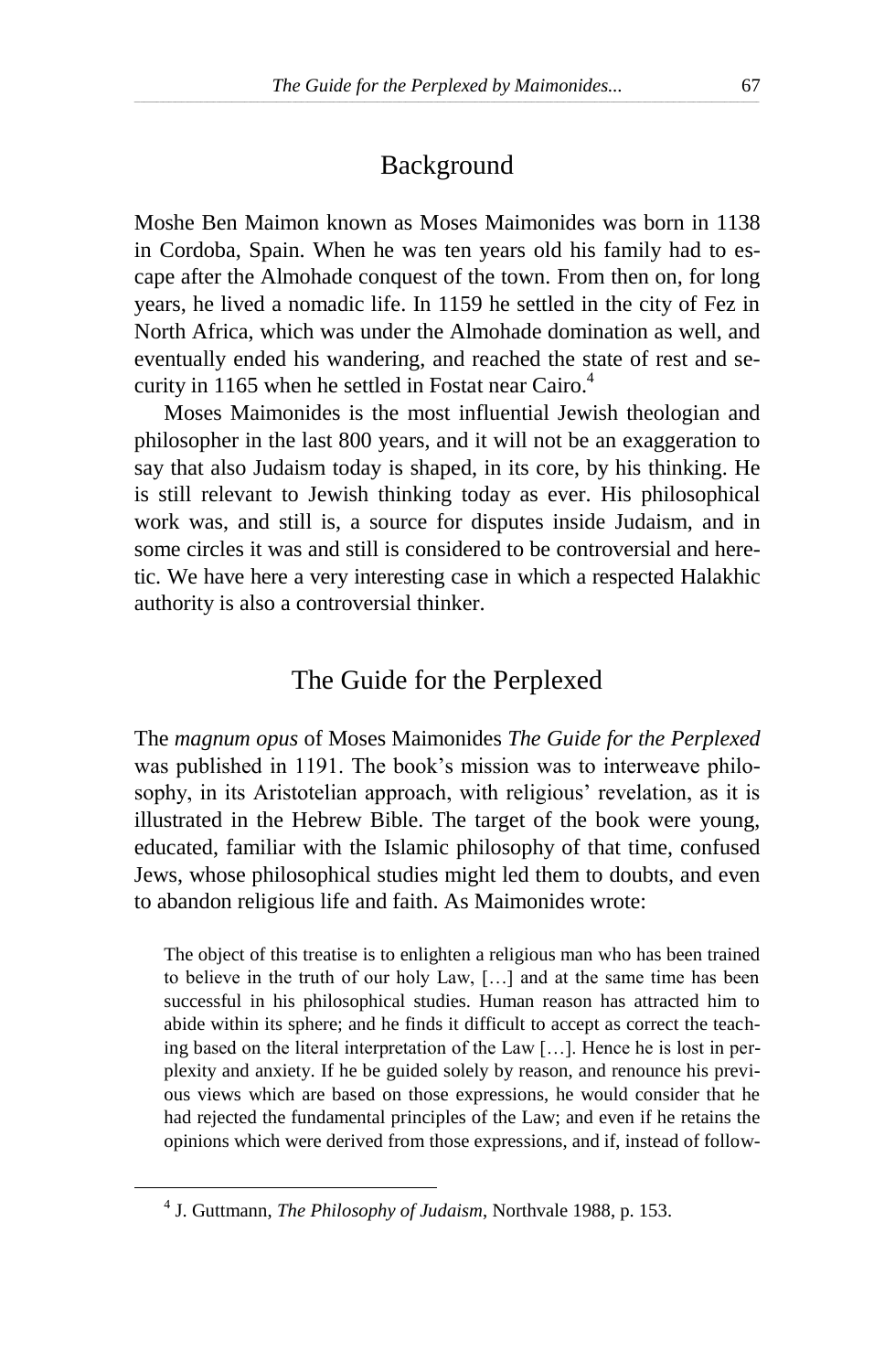ing his reason, he abandon its guidance altogether, it would still appear that his religious convictions had suffered loss and injury. For he would then be left with those errors which give rise to fear and anxiety, constant grief and great perplexity. 5

For the perplexed people Maimonides wrote his book to show that there is no contradiction between Torah – the Jewish law – and philosophy. The book is written in the form of letters addressed to his pupil Joseph son of Jehudah. It is presented as the continuation of an individual educational process, that was ended when Joseph the son of Jehudah had to return to his hometown. What derives from the style of writing, and from Maimonides words, is that the book is not designated to the masses but only to the perplexed few. Maimonides did not hide his strict elitist intentions. Masses are not capable to understand and accept the truth, they only become disorientated and lost by it. He objected massive distribution of the book, because he knew that readers who are not philosophically prepared can understand it as a negation of the dogmas of belief. Maimonides was not mistaken, when the book was spread away, a few years after his death, there where riots in Provence (1223) where copies of it were burned.<sup>6</sup>

The enigmatic character of the book triggered various ways of reading. Halbertal writes about four different interpretations, which shed different lights on Jewish tradition: skeptical, mystic, conservative and philosophic.<sup>7</sup> These various readings show that the book leaves open before the reader alternative comprehensions. Perhaps that was Maimonides intention: to show the perplexed that he does not have to give up neither religion nor philosophy, but, in fact, with the right interpretation, one should understand that they are one, and there is no need to be torn between them.<sup>8</sup> This is the seed, sowed by Maimonides himself, for different receptions and contradictory interpretations of his book during the last eight centuries.

The book's essential claim is, that philosophy and religion are not two opposite domains which have to be reconciled but, as Julius Guttmann read Maimonides, they are two identical spheres. "Philosophy is

<sup>5</sup> M. Maimonides, *The Guide for the Perplexed*, trans. M. Friedlander, Dover Publications 1956, p. 3.

 $<sup>6</sup>$  M. Halbertal, op. cit., pp. 63–64.</sup>

 $<sup>7</sup>$  Ibidem, pp. 299–302.</sup>

<sup>8</sup> Ibidem, pp. 301–302.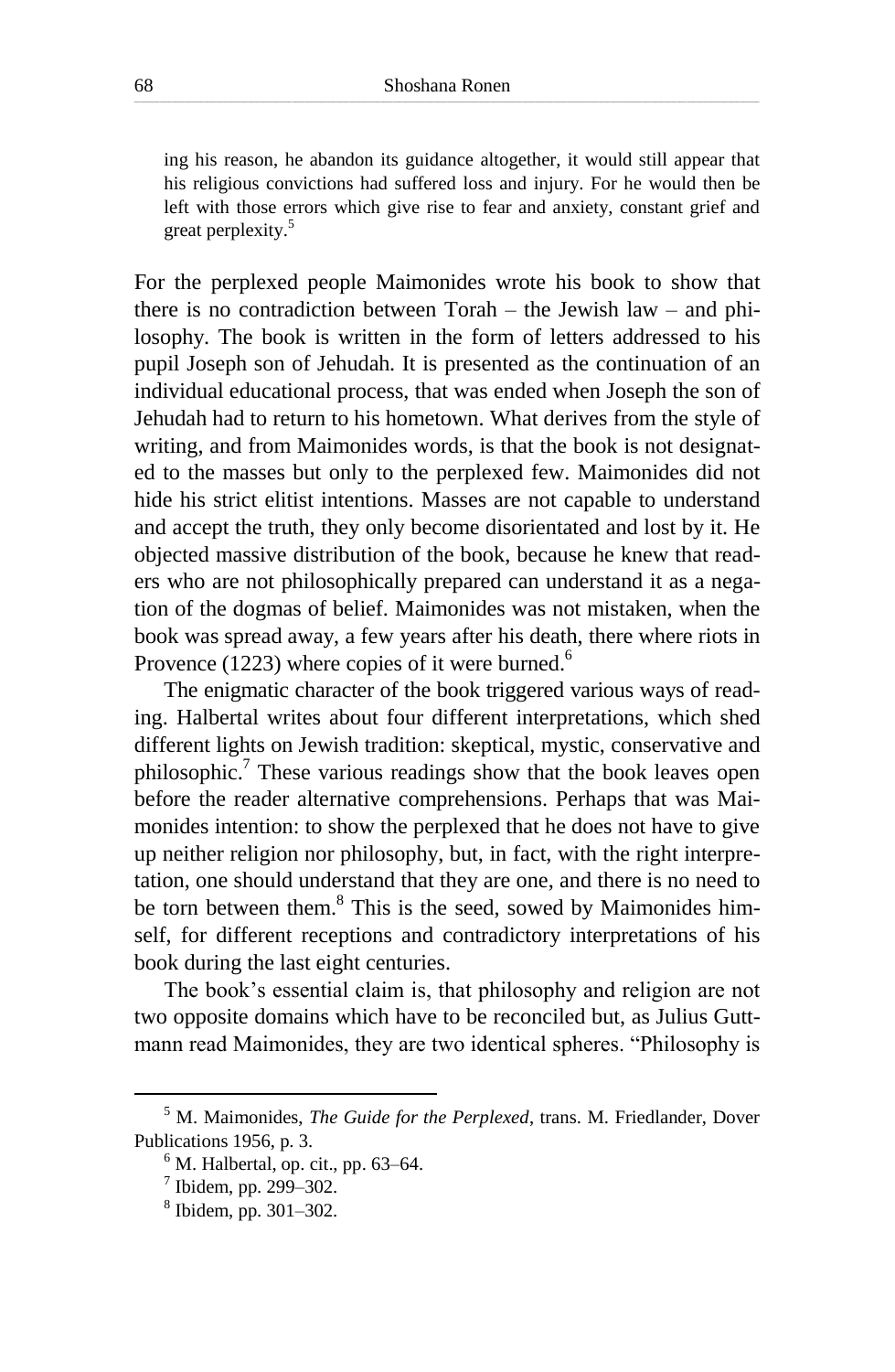rather a means, in fact the sole means, for the internal appropriation of the content of revelation. […] Philosophy not only has religion as its object, but it is the central element of religion itself, the royal road that leads to God."<sup>9</sup> Nevertheless, only that road, namely philosophy, can express some assertions, concerning matters like thought, belief, truth, but not about its goal – God. According to Maimonides, philosophy, human language, and human comprehension, can say nothing about God, no affirmative assertions can be expressed neither about God nor about the supernatural, and what is beyond the world is also beyond our understanding. <sup>10</sup> Maimonides' theology is known also as *via negativa*. *Via negativa* namely, all the assertions concerning God "refer only to his actions and are negative in character (merely denying imperfection in him)."<sup>11</sup> We cannot assert what God is, but only what God is not. This negative theology opened the way to many contradicting understandings of Maimonides' philosophy. All of them concerning disputes about which assertions can be relate to God, and which are in the frame of idolatry. The polemics regard also the true conception of God, and the Maimonidean successful or unsuccessful solution for this issue. In addition, there were also various accusations of heresy. Another claim was that Maimonides left so little in his concept of God, that, in fact, there is no God there at all.

In the second part of the introduction for the *Guide* named: "directions for the study of this work" Maimonides wrote the following enigmatic words:

I adjure any reader of my book, in the name of the Most High, not to add any explanation even to a single word; nor to explain to another any portion of it except such passages as have been fully treated of by previous theological authorities; he must not teach others anything that he has learnt from my work alone, and that has not been hitherto discussed by any of our authorities. The reader must, moreover, beware of raising objections to any of my statements, because it is very probable that he may understand my words to mean the exact opposite to what I intended to say.<sup>12</sup>

These are puzzling words. Maimonides wrote that his book can be understood in different ways. In order to hide his real intention he put

 $<sup>9</sup>$  J. Guttmann, op. cit., p. 155.</sup>

<sup>&</sup>lt;sup>10</sup> Ibidem.

 $11$  Ibidem, p. 156.

 $12$  M. Maimonides, op. cit., p. 8.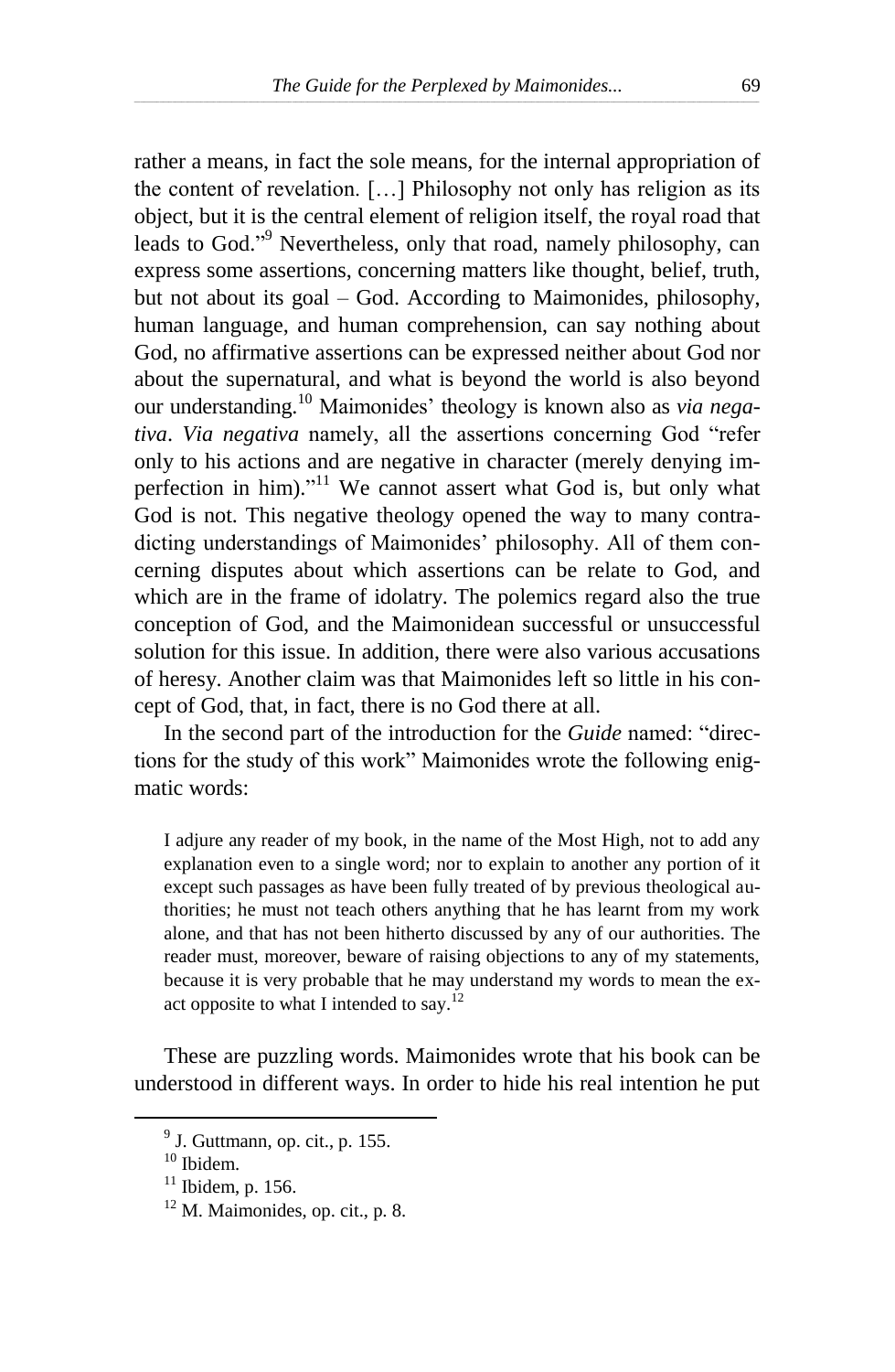contradicting views and assertions in the work. All that make that book highly challenging, and it gives the ground for different readings and contradicting understandings.

If as maintained by *via negativa* nothing positive can be said about God, how a Jewish believer should read the Hebrew Bible, which is full of positive assertions about Him, which is saturated with anthropomorphism? Maimonides' reading the language of the Hebrew Bible is figurative. The right approach to read it is hermeneutic.

Such is, e.g., the case with the vulgar notions with respect to the corporeality of God, […] It is the result of long familiarity with passages of the Bible, which they are accustomed to respect and to receive as true, and the literal sense of which implies the corporeality of God and other false notions; in truth, however, these words were employed as figures and metaphors.<sup>13</sup>

The reason to the figurative language of the Hebrew Bible is the fact that this text is directed to two different audiences, the masses and the intellectual elite. The masses could not understand abstract language, so it was necessary to turn to them with metaphors. Conceptual language could have lead the masses to heresy, but audience which has metaphysical knowledge can understand the abstract and metaphoric meaning of the text.<sup>14</sup> If we accept this attitude that the language of the Holy Book is metaphoric, then Maimonides opens before the readers a diversity of different ways to read, to understand, and to interpret the Hebrew Bible.

I would not like to discuss the *Guide* in details, many important philosophical works did it already,<sup>15</sup> but only to point to the fundamental argument of Maimonides, which was the starting point for a variety of different understandings. His negative theology, the strict

 $13$  Ibidem, pp. 41–42.

<sup>&</sup>lt;sup>14</sup> M. Halbertal, op. cit., pp. 249–250.

<sup>15</sup> From the thousands of works only a few: H. A. Davidson, *Maimonides the Rationalist*, Oxford 2011; M. Gudman, *Sodotav shel more nebukhim*, Tel-Aviv 2010; D. Hartman, *Maimonides: Torah and Philosophical Quest*, Philadelphia 2009; A. J. Heschel, *Maimonides. A Biography*, New York 1982; S. Klein-Braslavy, *Maimonides as Biblical Interpreter*, Boston 2011; S. Maimon, *Givat hamore lishlomo Maimon*, Shmuel Hugo Bergman and Nathan Rotenschtreich eds., Jeruslaem 1966; M. Narbonne, *Beur lesefer moreh nebokhi*, Jerusalem 1961; L. Roth, *The Guide for the Perplexed*, London 1948; A. Ravitzky, *Al. Da'at Hamaqom: mehkarim bahagut hajehudit uvetoldoteha*, Jerusalem 1991.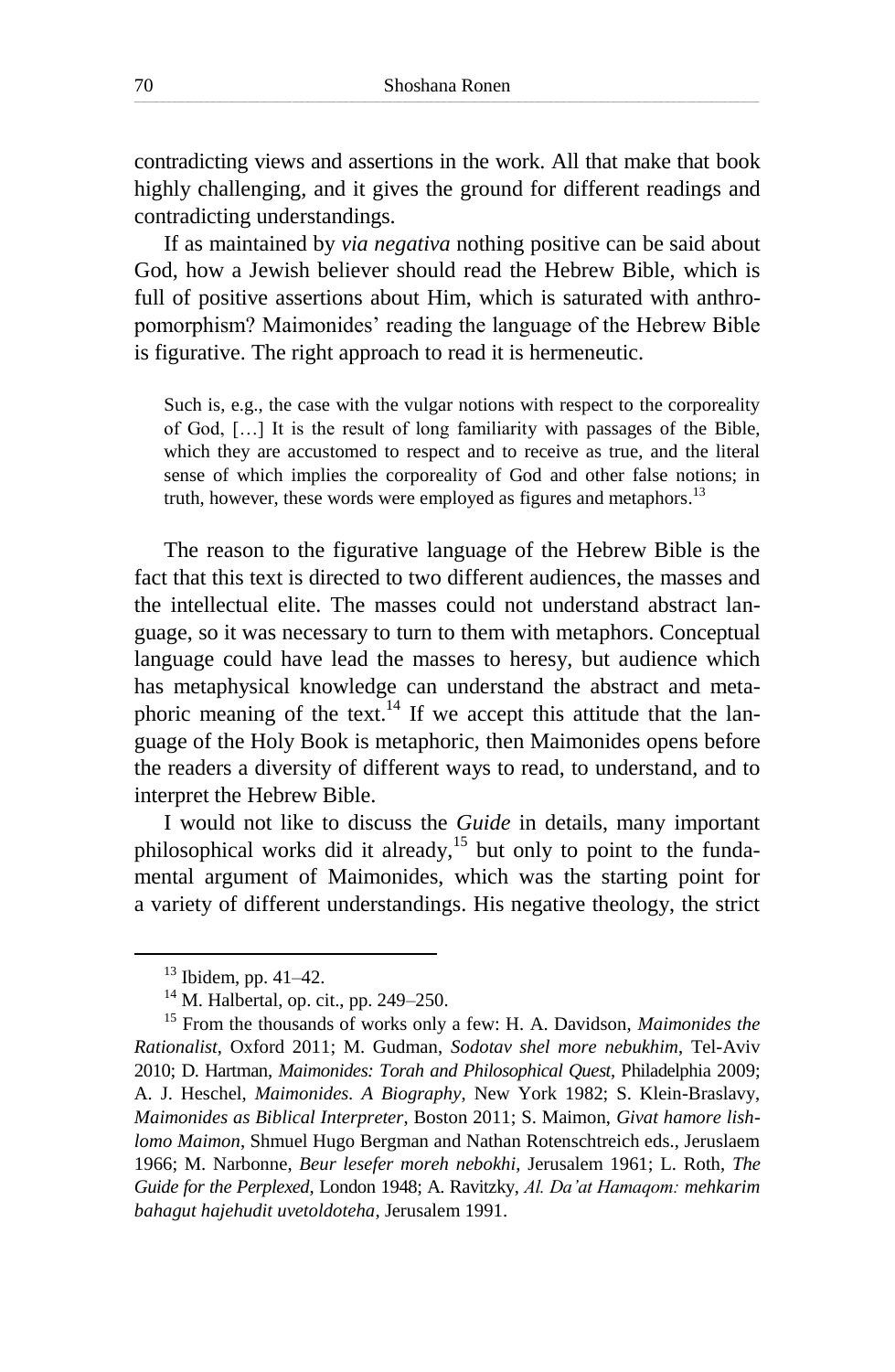rejection of anthropomorphism (which was against the traditional literal understanding of the Hebrew Bible and the primordial intuition of every traditional Jew), the equation of religion with philosophy which contributed enormously to the rationalization of Judaism – all these elements explain, on the one hand, the great rejection of the book by traditional Jews and on the other hand, the zealousness in which it was accepted by Jews who were familiar with Islamic philosophy of the middle ages and Aristotelianism.<sup>16</sup>

#### Interpretations

Reactions after his death

In the *Guide* Maimonides did not hide the twofold faces of the book. The exoteric language to the masses and the esoteric meaning for the outstanding few. He also asked those few not to reveal his true thought. This fact was the source for a variety of interpretations. The esoteric interpreter, as Ravitzky (1991) showed, gave the absolute significance to Maimonides declarations about the various ways for understanding. The esoteric reading ascribed the *Guide* radical theological views. The more radical the esoteric reading is the more emphasized is the concealed aspects of Maimonides opinions, and the gap between his philosophy and the common religious views. In fact, the esoteric interpretation of the *Guide* is also esoteric in itself. The esoteric reading began already during Maimonides life, and it became more radical in the  $14<sup>th</sup>$ century when Jewish Aristotelianism became more widespread. Then there was no need for strict esoteric language and Jewish theology could become more philosophical and radical. For instance, it was said that Maimonides did not believe in the creation of the world but in its eternity.<sup>17</sup>

The *Guide* spread over rapidly in the Jewish world, and apart from the Jewish-Arabic world it became known through its Hebrew translation in the eras of today's north of Spain, south of France and Italy. Rejections of Maimonides's philosophy were expressed already during his lifetime, and with greater vigor after his death. Again, it is important to note that even his great opponents respected Maimonides

<sup>16</sup> J. Guttmann, op. cit., pp. 183–185.

<sup>17</sup> A. Ravitzky, op. cit., pp. 144–149.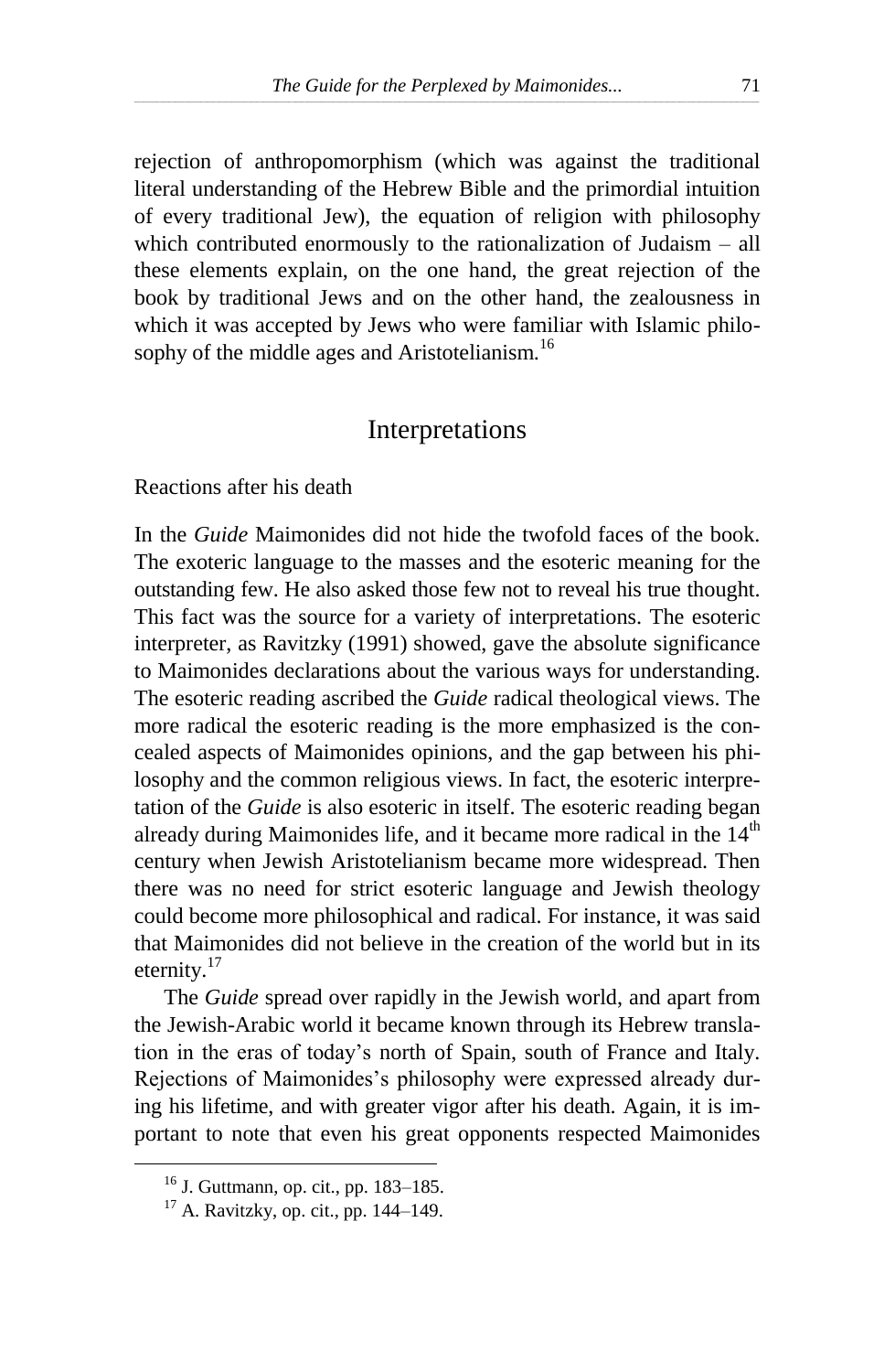the Halakhic man of *Mishneh Torah*, but they rejected Maimonides the philosopher of the *Guide*. The dispute become stronger after Maimonides death, and in 1303 in Barcelona the rabbinic establishment declared a ban against studying the *Guide* before the age of thirty, and only after studding the Torah in the traditional way, namely, in literally and not figuratively understanding.<sup>18</sup> The followers and the opponents of Maimonides shuddered the Jewish world and both groups were excommunicating each other.<sup>19</sup> The relative acceptance, or real interest in the *Guide's* opinions emerged from the mid of the  $13<sup>th</sup>$  century and the beginning of the  $14<sup>th</sup>$  century, even among kabbalists who appropriated Maimonidean views to their approach.<sup>20</sup>

The main arguments against the *Guide* were concerning the heretical character of the book. The most fundamental was the total rejection of the identification of religion with philosophy. For the opponents, there was a fundamental contradiction between philosophy, which is based on reason, and the Torah, which was given with the revelation of God, and therefore, uniting these two is the denial of the Torah.<sup>21</sup> Another issue was the total rejection of anthropomorphism. Maimonides wanted all the Jews to know that they should understand that no corporeality should be related to God, however, rabbis thought that simple believers who read the Hebrew Bible literally are entitled to hold these beliefs, and are full and committed Jews.<sup>22</sup> The demand of Maimonides was too high for the intellect of simple people who were true believers and, according to the rabbis, should not be accused of heresy. More detailed objections were connected to the fact that reading the *Guide* one could have serious doubts whether Maimonides held some essential beliefs of the rabbinic Judaism such as resurrection of the dead, the creation versus the eternity of the world, or the occurring of miracles.<sup>23</sup> Nevertheless, "the main object of the controversy was not the radicalism of certain conclusions, but the philosophic rationalization of Judaism as such."<sup>24</sup>

<sup>18</sup> E. Schweid, *Hafilosophim hagdolin shelanu*, Israel 1999, p. 314.

<sup>19</sup> J. Guttmann, op. cit., p. 184.

<sup>20</sup> M. Idel M., *Maimonides Guide for the Perplexed and the Kabbalah*, "Jewish History" 2004, No. 18.

 $21$  E. Schweid, op. cit., p. 316.

 $22$  Ibidem, p. 311.

<sup>23</sup> Ibidem, pp. 310–312.

 $24$  J. Guttmann, op. cit., p. 184.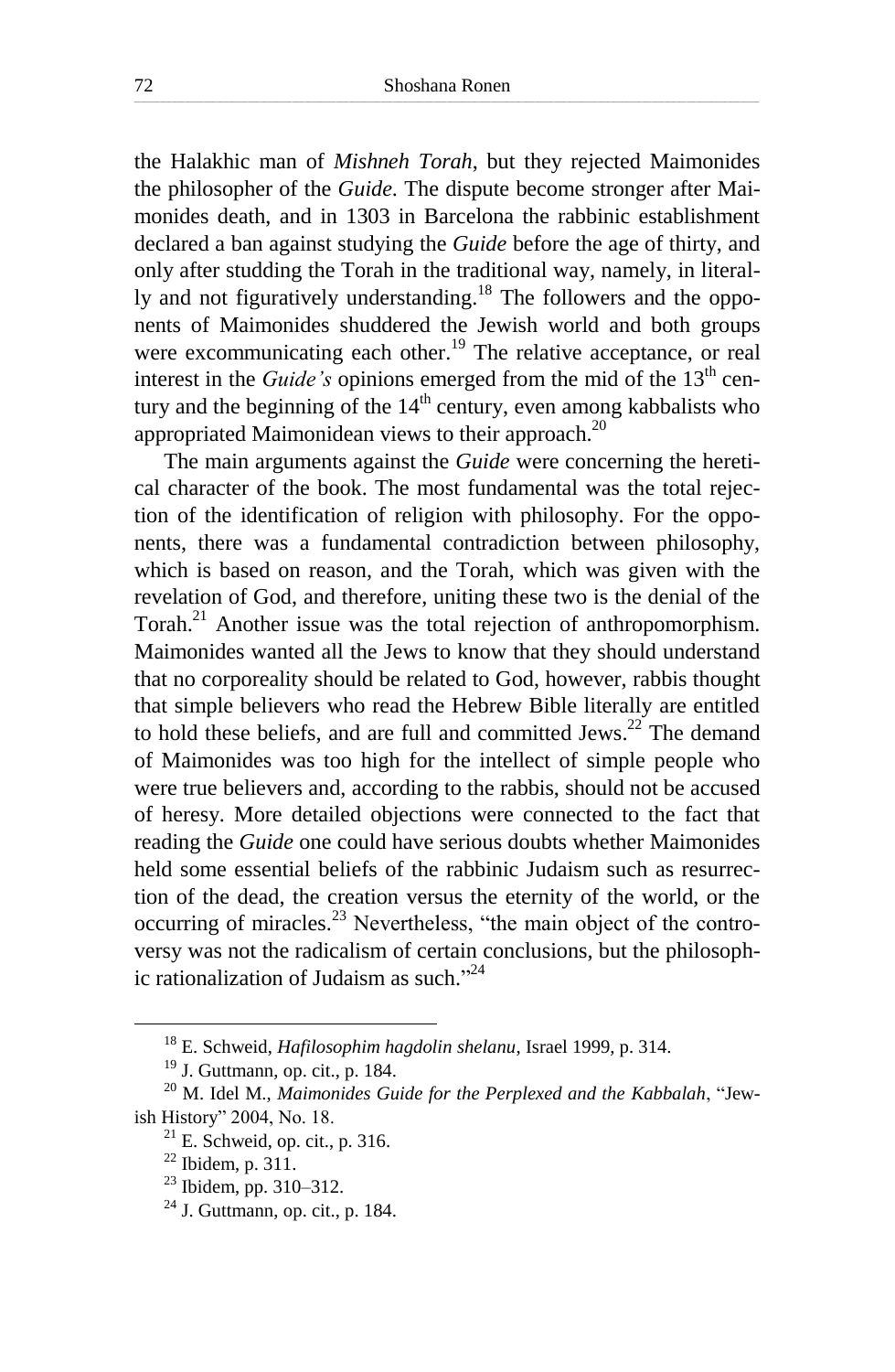From all what was said, it can be concluded that the main objection to Maimonides' philosophy was expressed by Jews who were living in Christian Europe, particularly in Provence. Jews who were not familiar with philosophical thinking as Jews in the Islamic world. Moreover, the objections came from the rabbinic establishment, perhaps because they were afraid of weakening their authority by people who would be exposed to different and not traditional ways of reading the Torah. Perhaps they also knew their flock, the simple members of their communities who were not able to hold Maimonidean views and remain believers, because they did not have the needed philosophical background.

Interesting is also the hermeneutic way to read the *Guide* following, paradoxically, the Maimonidean way to read the Hebrew Bible. The medieval kabbalist Abraham Abulafia (1240–(?)1291) read the book as a mystic kabbalistic theory hided in its philosophical and rational language. <sup>25</sup> Abulafia wrote three commentaries on the *Guide*, a fact the sheds a light on his continues interest in the Maimonidean thought, and moreover, Abulfia was responsible to the wide distribution of the *Guide* in his time, also by teaching it to many of his students in different Mediterranean towns.<sup>26</sup> Abulafia's approach to the *Guide* was not a rejection, but a dialectic reading, an *Aufhebung* of the Maimonidean views: to transcendent the *Guide* and to "integrated [it] into the more comprehensive path leading to ecstatic experience, $"^{27}$  to the mystical voyage. He saw in the *Guide* a mystical book, however, not so esoteric (i.e. inferior), as his own Kabbalah, although he grasped an affinity between the secrets of the *Guide* and his on mysticism. <sup>28</sup> In that respect, Hofer claims that Abulafia's reading the *Guide* offer an oppositional approach to the typical duality between philosophy and mysticism.<sup>29</sup> Abulafia asserts Hofer, by his way of reading, transformed the *Guide* into a mystical text, and "joins what we might typically call rational and non-rational, or discursive and intuitive, modes

 $25$  M. Idel, op. cit.

<sup>&</sup>lt;sup>26</sup> N. Hofer, *Abraham Abulafijia's "Mystical" Reading of the Guide for the Perplexed*, "Numen" 2013, No. 60; Idel, op. cit., pp. 205–206, 217–218.

 $27$  Ibidem, p. 203.

<sup>28</sup> Ibidem, p. 214.

<sup>29</sup> N. Hofer, op. cit.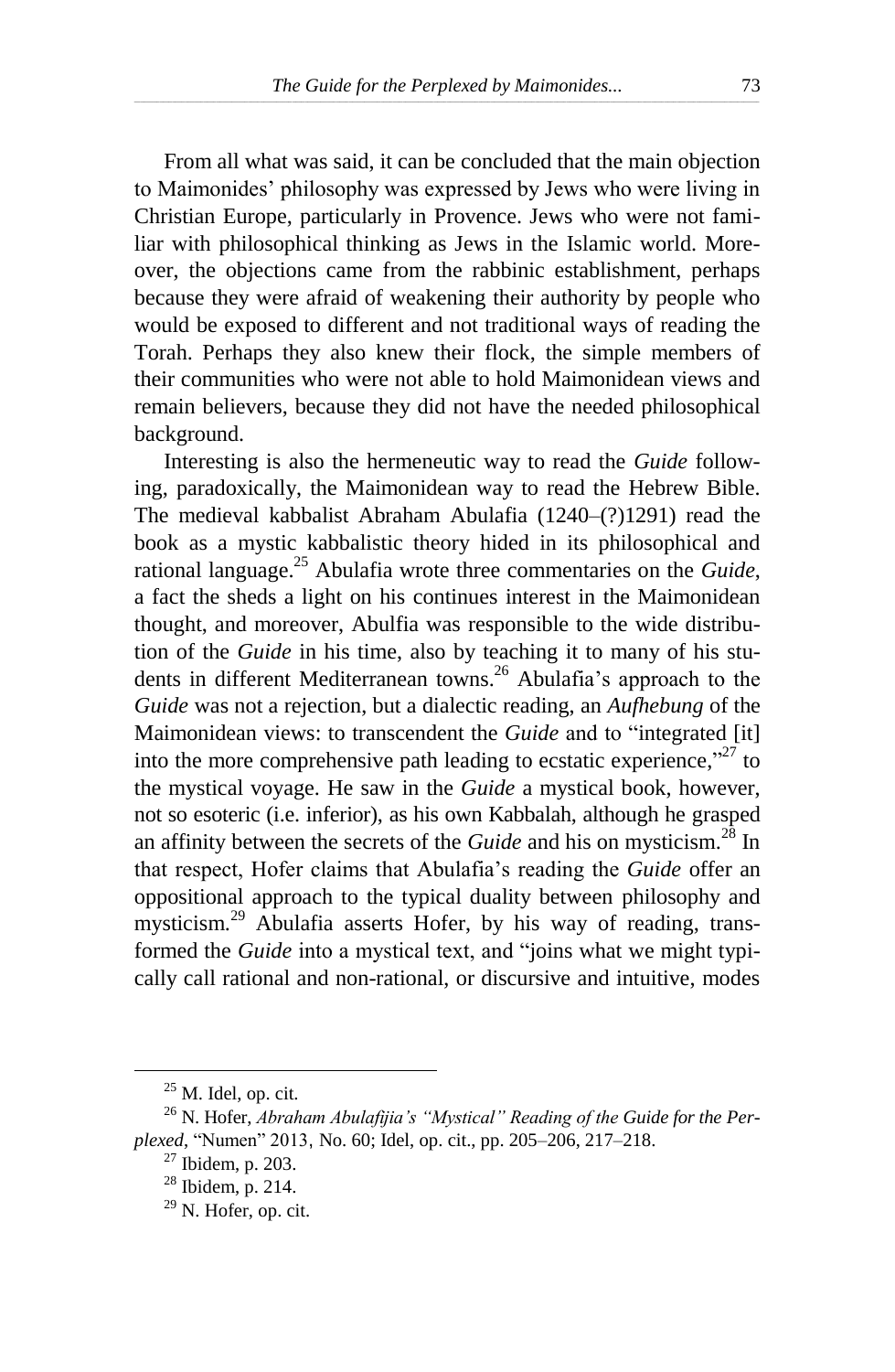of thought and experience."<sup>30</sup> If it true then this mystic kabbalist's enormous interest in the *Guide* might become clear.

A continuation of this tendency, i.e. reading the *Guide* with mystical eye, one can find in the thinking of some of the Hasidim who have not rejected Maimonides entirely, but interpreted his rational philosophy as hiding kabalistic views.<sup>31</sup> Gotlib examined the place of Maimonides thought among the members and the rabbis of Habad,<sup>32</sup> particularly its last leader Menachem Mendel Schneerson (1902–1994). What was, for Habad, the decisive argument to accept Maimonides' thought was the perception that although he was a rational philosopher he reached very high spiritual stage, and showed that a scholar and a philosopher can be also a great believer. They claimed that with his wisdom and intellectual investigations he reached almost the same level which members of Habad reach in mystical meditations. Maimonides' philosophy lost its actuality, but it was the right revelation of belief for its own time. Therefore, one should not reject it, but see it as a necessary stage of faith's revelation, after all the Jewish faith is such that it develops through generations.<sup>33</sup>

At this point I would like to shift to modernity, and to discuss two positive approaches to Maimonides' philosophy, two interpretations which accept the authority and the importance of the *Guide* and use it

 $\overline{a}$ 

<sup>33</sup> Ibidem, p. 204.

<sup>30</sup> Ibidem, p. 254.

<sup>31</sup> A. Nadler, *The Rambam Revival in Early Modern Jewish Thought: Maskilim, Mitnagdim, and Hasidim on Maimonides' Guide of the Perplexed*, [in:] *Maimonides After 800 Years: Essays on Maimonides and his Influence*, ed. J. M. Harris, Cambridge 2007, pp. 253–256; J. Gotlib, *Skhaltanut bilvush hasidi: dmuto shel Ha'Rambam behasidut Habad*, Ramat Gan 2009, p. 205. Also in the middle ages there were attempts to relate to Maimonides hidden kabbalist propensities (M. Idel, op. cit., p. 204). Helpful for those kabbalists was the legend that later in his life he converted to Kabbalah and rejected his *Guide* and the philosophical sections in *Mishneh Torah*. There was also the view that he knew the *Zohar* or at least part of it. Of course something that a scholar cannot accept since the *Zohar* was written in the time when Maimonides was not alive any more. Examining similarities between the *Zohar* and Maimonides Shapiro conclude that the Zohar incorporated Maimonides' formulations (M. B. Shapiro, *Studies in Maimonides and His Interpreters*, Scranton 2008, pp. 86–93).

 $32$  J. Gotlib, op. cit. One of the largest Hasidic movement today, known as Lubavitch Hasidism, founded by Shneur Zalman of Liady (1745–1812), in the small town Lubavitch, Russia.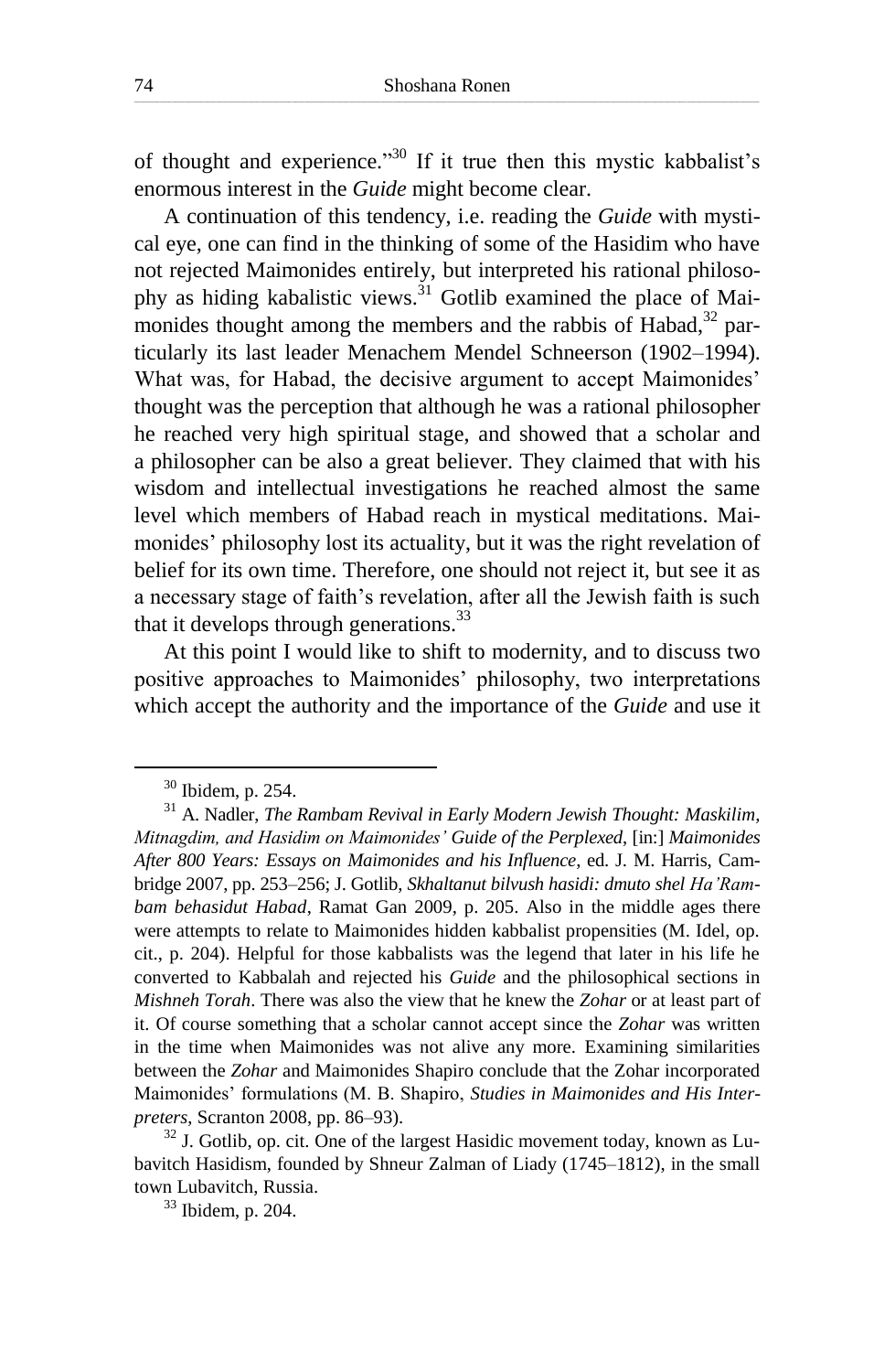for its own philosophical, social and even political agenda. The first from the  $18<sup>th</sup>$  and the 19<sup>th</sup> century and the second from the  $20<sup>th</sup>$  century.

#### Haskalah

Haskalah – the Jewish Enlightenment<sup>34</sup> (the end of the  $18<sup>th</sup>$  century and the  $19<sup>th</sup>$ ), which its central cradle was Berlin, had the mission of modernizing the Jews, emancipating them, and making a synthesis between Jewish tradition and the values and thought of the European Enlightenment. It aimed at intellectual and spiritual renewal of Judaism, in the Maimonidean spirit of the rationalization of religion. No wonder then that Maimonides and his philosophy were so central in this intellectual and religious movement. He was the genuine prototype of the Jew who could harmonize Judaism with Philosophy and scientific knowledge. Of course the prevalent philosophy of the nineteenth century was not Aristotelian but Kantian, but still a philosophy of reason. Moses Mendelssohn was the central personality in this process – "renewing Judaism by using its textual heritage."<sup>35</sup>

The rediscovery of the *Guide* happened in Germany when Moses Mendelssohn's teacher Rabbi David Fraenkel initiated the publication of a new edition of the book in 1742. However, the fact that the book did not have rabbinic approbation is meaningful.<sup>36</sup> It followed by more editions and eventually a translation into German was published in 1838. The interest in Maimonides' philosophy in the  $18<sup>th</sup>$  century is called a "Maimonidean revival."<sup>37</sup> Indeed since the  $13<sup>th</sup>$  century the *Guide* was published only in Italy during the  $15<sup>th</sup>$  and  $16<sup>th</sup>$  century, and after about 250 years was published again in Germany. However, in the hundred years following the 1742 edition the *Guide* was published in six different Hebrew editions and also in translation into various

<sup>34</sup> About Haskalah see: S. Feiner, *Haskalah and History: the Emergence of a Modern Jewish Historical Consciousness*, Oxford 2002; idem, *The Jewish Enlightenment*, Philadelphia 2004; M. Pelli, *Haskalah and Beyond: the Reception of the Hebrew Enlightenment and the Emergence of Haskalah Judaism*, Lanham, Md. 2010.

<sup>35</sup> D. Sorkin, *The Berlin Haskalah and German Religious Thought: Orphans of Knowledge*, London 2000, p. 54.

<sup>36</sup> Ibidem, p. 43.

<sup>37</sup> A. Nadler, op. cit.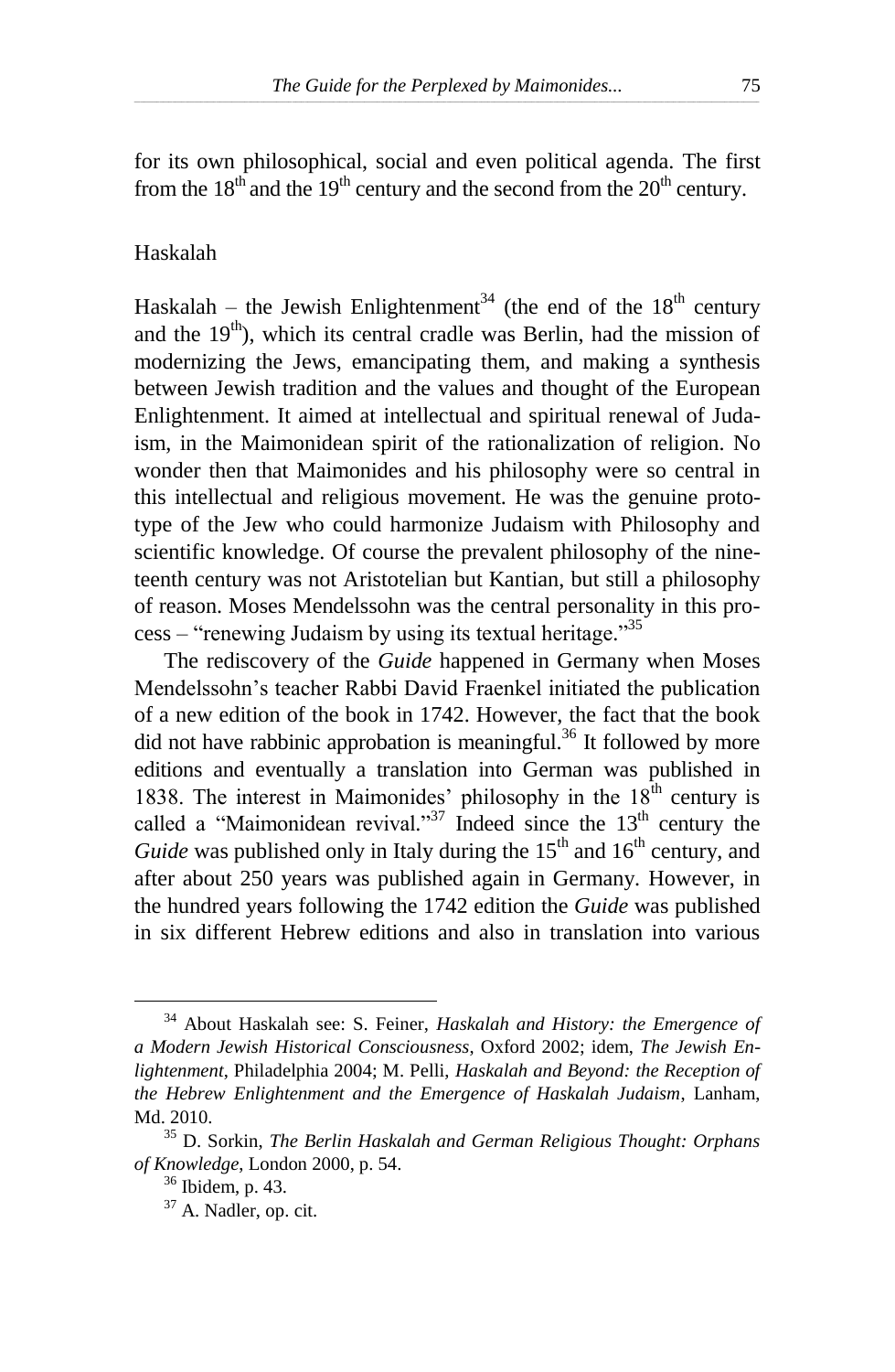European languages. <sup>38</sup> The Jewish enlightenment revived the interest in Maimonides' philosophy. It must be underlined, however, that Maimonides, as the master of Halakhah, was never forgotten or ignored, it was the case only with his philosophy.<sup>39</sup>

The most important aspect in Maimonides' philosophy for the *maskilim*<sup>40</sup> was the combination of Judaism and rationalism and not his Aristotelian paradigm which was at that time obsolete. The most important aspect for them was the harmony they saw in the *Guide*  between philosophical truths and religious beliefs. <sup>41</sup> The *Guide* opened the way, for many young Jews, for alternative beliefs to the traditional rabbinical convictions. It was the first step before reading the Kantian- -Enlightened Jewish philosophy of Moses Mendelssohn and Salomon Maimon. Maimonides gave the legitimacy for the rationalization of Judaism, so in fact, what was important was not his actual philosophy, but his biography and personality, and his philosophical-religious program For the *maskilim* he was a great inspiration, <sup>42</sup> they, mainly, identified with him as being also rejected and persecuted by the rabbis.

The *Guide* was embraced also by the Jewish reform movement in Germany, the Haskalah' successor. Its members saw a great affinity between their ideas and those of the *Guide*. This affinity was in two points: the relation of the Hebrew Bible with philosophy – especially with ethics, and the historical context in which the text of the Hebrew Bible was created.<sup>43</sup> Interesting that at the same time when reform Jews saw in the *Guide* a reflection of their beliefs and thought, the leader of the Neo-orthodoxy in Germany Rabbi Samson Raphael Hirsch criticized the book severely as bringing to Judaism foreign thoughts, in particular, by making the knowledge of God the aim of it. Nevertheless, he argued, the core of Judaism is not the end – the knowledge of God – but the means to this end, namely, leaving according the commandments – the Jewish way of life of Torah and its precepts.<sup>44</sup> More-

 $\overline{a}$ 

 $44$  Ibidem, p. 311.

<sup>38</sup> Ibidem, pp. 234–235.

<sup>39</sup> Ibidem, p. 232.

<sup>40</sup> Adherents of Haskalah.

<sup>41</sup> A. Ravitzky, op. cit., p. 149.

<sup>42</sup> A. Nadler, op. cit., pp. 236–238.

<sup>43</sup> Y. G. Kohler, *Maimonides and Ethical Monotheism*, [in:] *The Cultures of Maimonideanism: New Approaches to the History of Jewish Thought*, ed. J. T. Robinson, Leiden 2009, p. 310.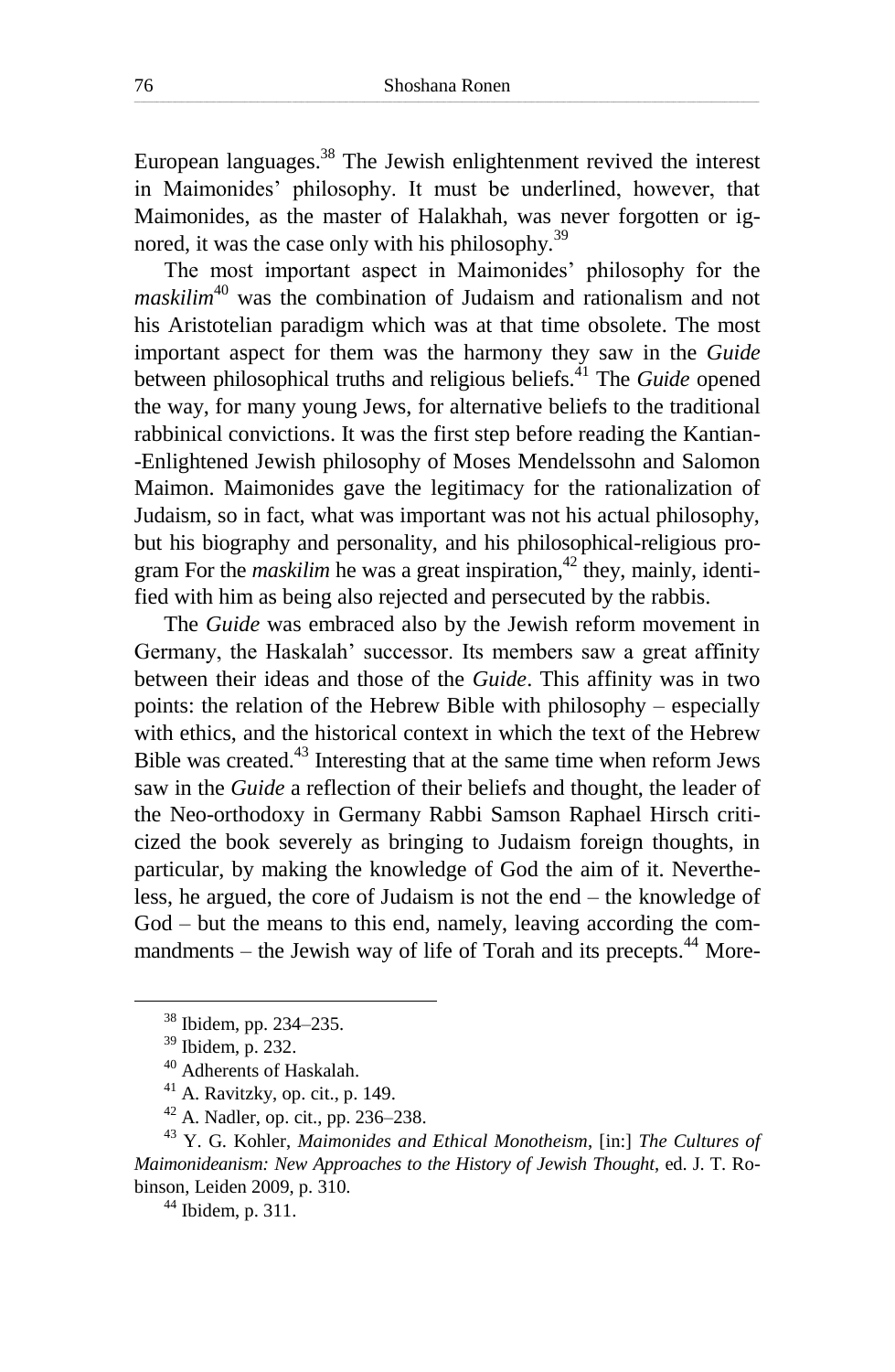over, claimed Hirsch, what Maimonides built in *Mishneh Torah* he destroyed in the *Guide*. Similar rejections were also between *Hasi*dim<sup>45</sup> and *Mitnagdim*<sup>46</sup> in Eastern Europe.<sup>47</sup> However, Hirsch's understanding of reform Judaism was not exact. He claimed that they follow the *Guide* by putting in the center the Knowledge of God. But the *Guide*, as has been shown, preferred *via negativa*, which leaves very little of positive knowledge of God, if at all. Representatives of reform-liberal Judaism like Manuel Joel and Davis Kaufmann held also the approach of *via negativa*. Joel claimed that if we say that God exists it means that his non-existence is impossible, if we say that he lives it means that he is not dead. Kaufmann understood Maimonides opinion as one that asserted that one cannot have *any* positive concept of God's essence, In fact, one cannot know anything about God.<sup>48</sup>

Interesting to see how different Jews at the same time and place read the *Guide* for their own religious purposes. For the Reforms, the book should be saved of oblivion because it was the proof that the combination of religion and philosophy, reason and religion is not alien to Judaism, but on the contrary, and they are the followers of one of the greatest authorities in Judaism. While for the Orthodox, Maimonides was a great authority in *Mishneh Torah* but the *Guide*, in their belief, was a dangerously heretic book. Jewish reform seminars in Germany were the centers of the revived interest in Jewish philosophy of the middle ages, and especially the philosophy of Maimonides. "Before the first World War more than a dozen of dissertation on Maimonides alone were produced in Breslau alumni."<sup>49</sup> Maimonides' philosophy, its strict rationalism and monotheism, were a tool in the "intellectual justification for the continued existence of Judaism in the modern era." <sup>50</sup> Maimonides' *Guide* helped reform Jews, particularly thanks to the interpretation of Hermann Cohen, the German-Jewish Neo-Kantian philosopher, to make Judaism modern, to show that it is not obsolete, and that Judaism and reason can live together, From their interpretation of the *Guide* emerged a rational ethical monotheism. 51

<sup>45</sup> The members of the Jewish-religious movement – Hasidism.

<sup>46</sup> The common name for rabbinical opponents of the Hasidic movement.

<sup>47</sup> A. Nadler, op. cit., pp. 245–256.

<sup>48</sup> Y. G. Kohler, op. cit., pp. 311–315.

<sup>49</sup> Ibidem, p. 332.

<sup>50</sup> Ibidem, p. 333.

<sup>51</sup> Ibidem.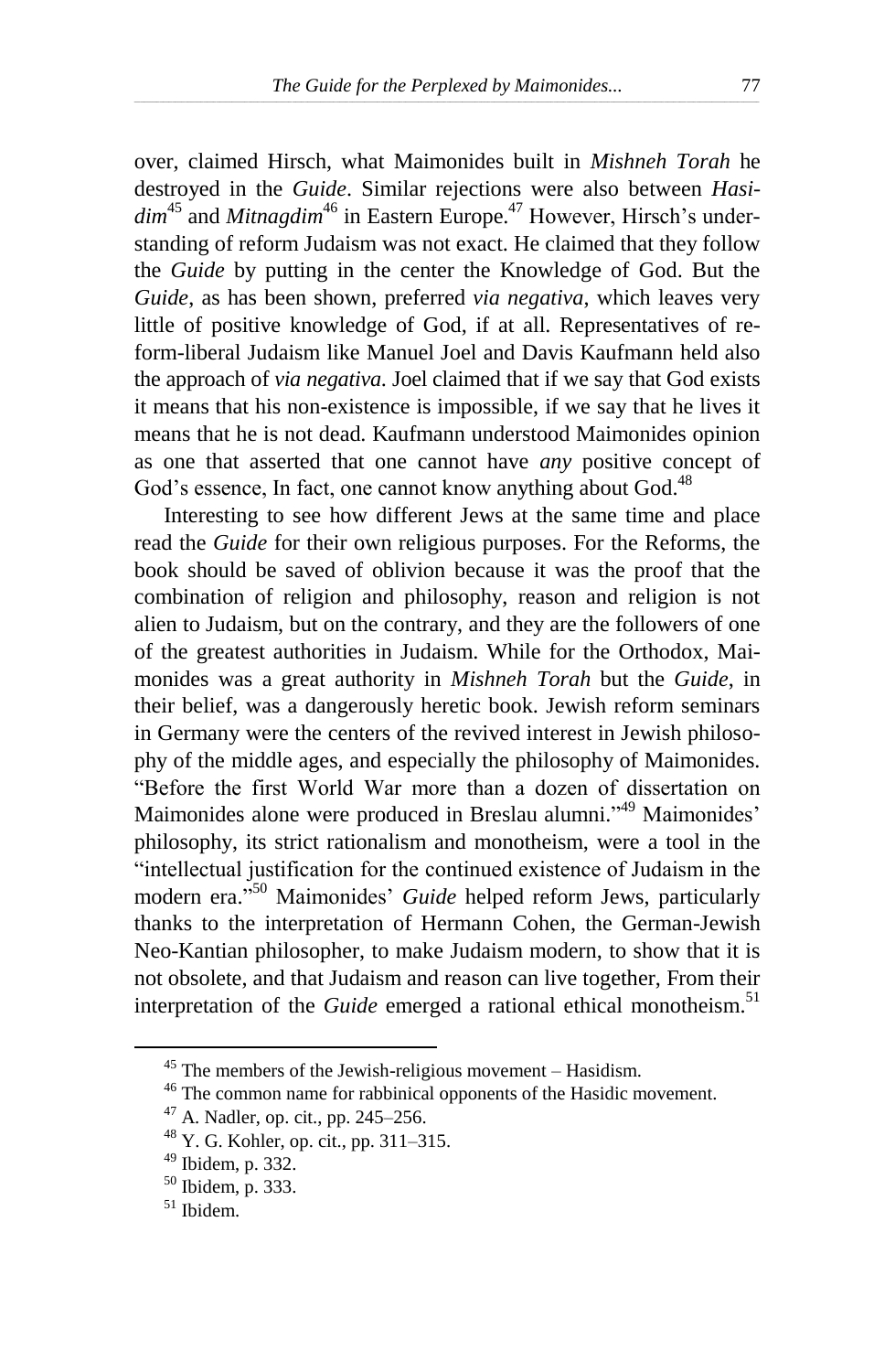Ethical monotheism means that "the Jewish concept of God was considered the key to human morality." <sup>52</sup> Following the *Guide* Reform Judaism held that only the attributes of action can be relate to God, and they are actual positive attributes "because they represent the impact of God on the world in the form of appearance."<sup>53</sup> Actions means the way of operating in the world, which, in fact, is the sphere of ethics. One can see how the concept of God led those thinkers to the moral perception of Judaism. This is exactly the perception of Hermann Cohen. Cohen claimed that when Maimonides reduced the divine attributes to the attributes of action, he limited his concept of God to that of "the God of ethics", and for Cohen, God's actions are revealed as models for people's actions. Furthermore, God's knowable essence is exclusively ethical in nature, and it is not an object neither for philosophical interest nor for religious belief. Cohen presented Maimonides as holding "that the essence of God can only be thought of as the ideal of human action."<sup>54</sup> For Cohen, the right question should be "What concept of God could be arrived at when all we know of Him is how He acts in the word?"<sup>55</sup> Morality and Ethics were in the center of concern for liberal Judaism because it shifted the emphasis from the legal aspect of Judaism (*Halakha*, *mitzvoth*) to the social and universal aspects, for example – the moral teaching of the prophets. The concept of God as knowable only as the God of action was very helpful in that endeavor.

Israel and Zionism: the case of Yeshayahu Leibowitz

As opposed to the nineteenth century humanism and enlightenment, in its embodiment in reform Judaism, it seems that in the state of Israel and for the Zionist purpose, Maimonides and his *Guide* had to be read completely differently. In the thinking of the great Israeli philosopher Yeshayahu Leibowitz Maimonides was not any more a subtle modern philosopher, but a zealous and even ultra-traditional religious Halakhic Jew.

<sup>52</sup> Ibidem, p. 309.

<sup>53</sup> Ibidem, p. 320.

<sup>54</sup> Ibidem, p. 322.

<sup>55</sup> Ibidem.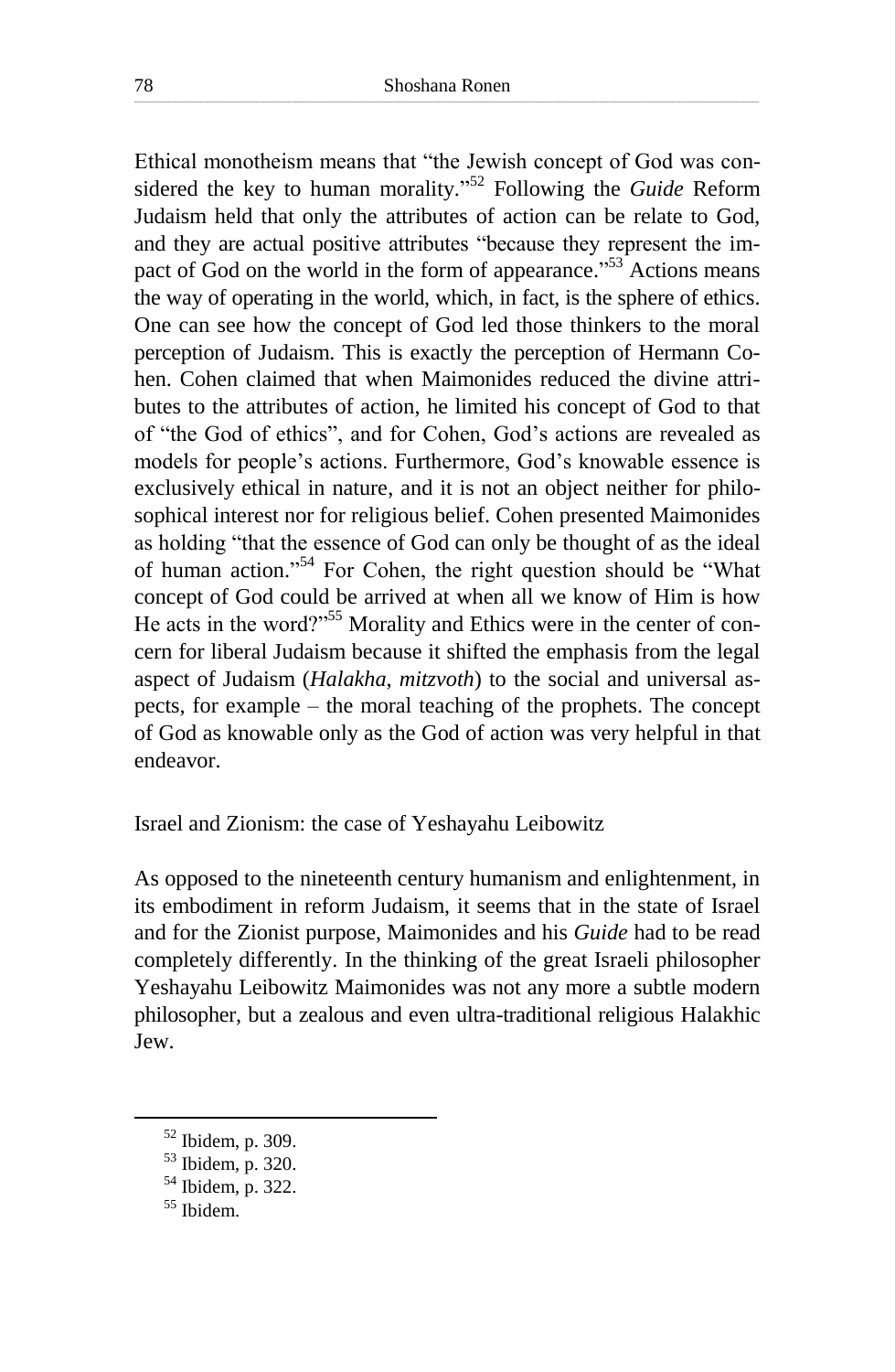In Leibowitz' opinion, Herman Cohen made a great mistake when he read Maimonides' philosophy with affinity to the ethics of Kant. Ethical monotheism is not Maimonides' view. This philosophy, claimed Leibowitz, is anthropocentric, it puts humanity in the center. However, for Maimonides, as Leibowitz read him, ethics and morality are not goals but means. A person has no value in himself but only in his knowledge of God. Morality only help to remove obstacles in the way to God's comprehension.<sup>56</sup> Therefore, according to Leibowitz, the Jewish enlightenment way of reading Maimonides as the harbinger of their world view, namely, that Judaism is in its essence an ethical monotheism, is an error. There is an abyss between the sacred and the profane in Maimonides thought, and sacred is only God, all in the human sphere, even the most elevated values are in the sphere of the profane. Leibowitz's reading of Maimonides does not allow any liberal-humanistic understanding of him. 57

According to Leibowitz, Maimonides was, first and foremost, a man of a great faith, and the essence of his work was Halakha and not philosophy. His thinking, argued Leibowitz, was deeply philosophic, however, as opposed to the philosopher who yearns for knowledge, Maimonides yearned for the knowledge of God. Additionally, he belittled all that was connected to the world and human beings, since in comparison to God all lost its importance.<sup>58</sup> Only God is great, and in this light, all human values and achievements are relative. <sup>59</sup> If we take into consideration, claimed Leibowitz, the whole of Maimonides work and not neglect the fourteen volumes of *Mishneh Torah* then we should realize that Maimonides was not a philosopher, but Halakhic man. Philosophy for Maimonides was only a tool in his theological project. This project was the purification of the belief in God from any idolatry. Idolatry which can derive from misunderstanding of the Torah. God is one, not because there is no second God, but because he is unique, there is nothing that has some resemblance to God. Therefore, for Maimonides, philosophy is only an instrument to clarify the He-

<sup>56</sup> Y. Leibowitz, *Emunato shel Harambam*, Israel 1980, p. 45.

<sup>57</sup> Ibidem.

<sup>58</sup> Ibidem, pp. 9–13.

<sup>59</sup> P. Mendes-Flohr, *Maimonides in the Crucible of Zionism*, [in:] *Maimonides and his Heritage*, eds. I. Dobbs-Weinstein, L. E. Goldman, J. A. Grady, Albany 2009, p. 185.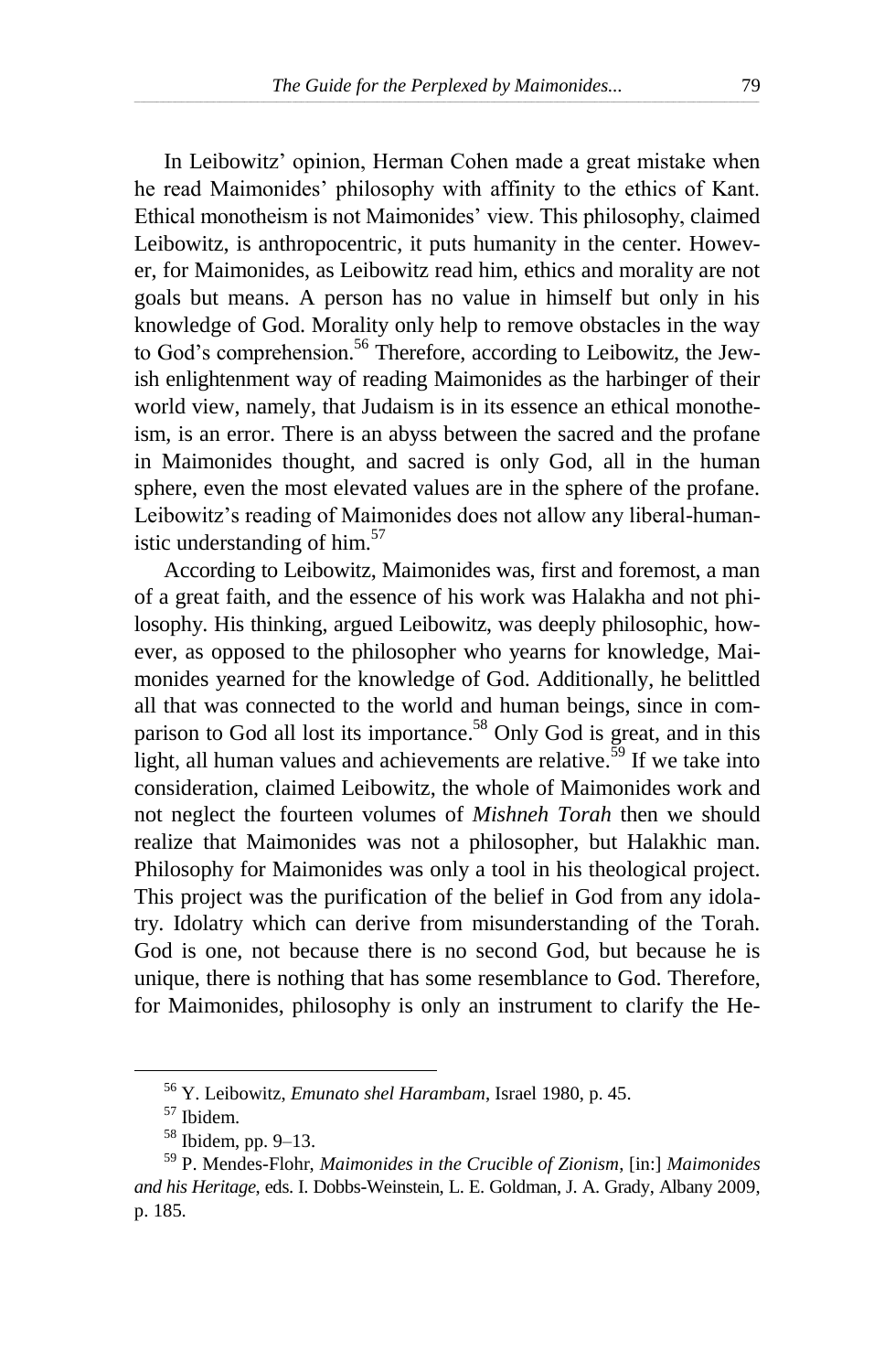brew Bible,<sup>60</sup> and not a goal for itself. Leibowitz claimed that the whole of the philosophical thinking of Maimonides had one aim: to know God, and to remove any anthropomorphism and personification from him. Therefore, religion is not a different kind, or parallel world, of philosophy, let alone, inferior to it, but philosophical meditation guides people toward the world of Halakha.<sup>61</sup>

Paul Mendes-Flohr sees in such an interpretation a view that has ideological-political agenda. He argues that Leibowitz wanted to

[...] conscript the prestige of Maimonides to advance his conception to the relation between religion and state […] to place religion in vigilant opposition to the state and the inevitable conceits of power. […] he sought to undercut the widespread image of Maimonides as a prototype of the modern Jew, a rational, liberal humanist. 62

Essential for him was to erase from politics any religious rhetoric, and to desecrate all values that are connected to states, nations, patriotism. For Leibowitz, nationalism is the most appalling and contemptible human drive. <sup>63</sup> He was very worried concerning the morality of Israel's policy in the occupied territories. He claimed that when nation and its state power are considered superior values then, human actions, evil actions, cannot be restrained.<sup>64</sup> Therefore, ascribing the highest values, and even holiness, to anything which is part of the human sphere and the human world (and obviously, nations, lands, countries, are part of the human world), can lead to a catastrophe, and is, in Leibowitz' eyes the highest profanation. If only God is holy and holiness is removed to beyond, to the transcendence, than people might not murder and not commit atrocities in the name of earthy values. Mendes-Flohr points to similarities between the theology of Leibowitz and Karl Barth (a comparison that Leibowitz definitely and wrathfully rejected $^{65}$ ) and claims that: "both men held radically theocentirc views anchored in negative theology, and both were alarmed by the frightful implications of a political ethics that failed to eschew the nostrification

<sup>60</sup> Y. Leibowitz, *Emunato...*, op. cit., p. 16.

<sup>61</sup> Ibidem, pp. 32–33.

 $62$  P. Mendes-Flohr, op. cit., p. 185.

<sup>63</sup> Y. Leibowitz, *Al olam umlo'o: sichot im Michael Shashar*, Jerusalem 1988, p. 63.

<sup>64</sup> Ibidem, p. 78.

<sup>65</sup> Ibidem, pp. 58–59.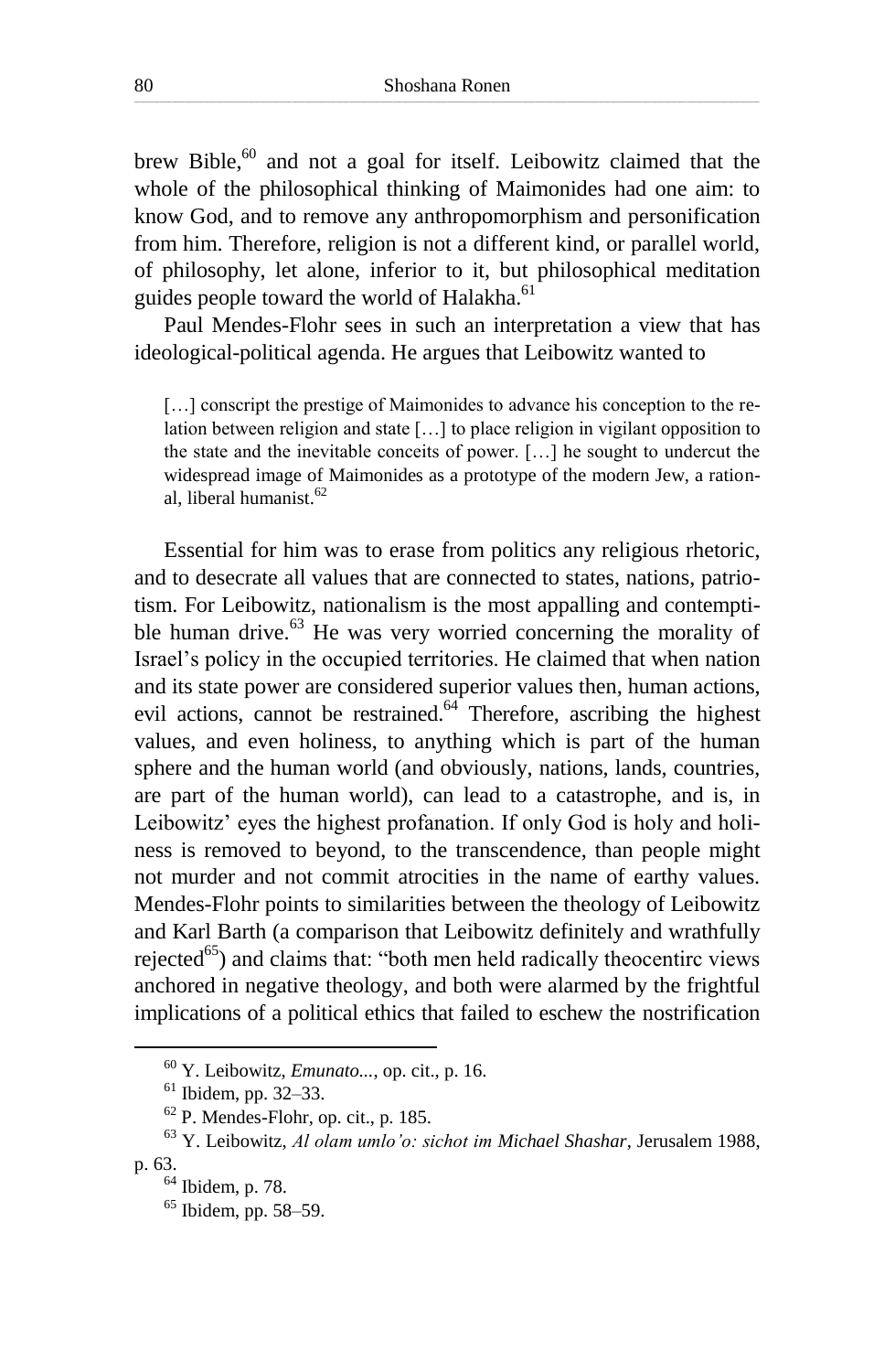of the divine and the consequent idolatry of politics."<sup>66</sup> Only God is holy, and therefore, treating states, lands, and nations as holy is blasphemy.<sup>67</sup> Doing so is the beginning of fascism.

In a secular age, thought Leibowitz, there is no place to the double strategy of Maimonides. Namely, that the truth is for the intellectual elite, and masses need metaphors and myths. There is an unbridgeable gap between the human sphere and the divine. "From this perspective, one should speak of Judaism as «pure monotheism», not «ethical monotheism» of nineteenth century liberalism, in which the human or 'ethical' category was primary and God had no other function than to serve as a guarantor of morality."<sup>68</sup> Leibowitz struggled against the subordination of religion to political aims.

Not only Leibowitz was a Zionist thinker who interpreted Maimonides's philosophy for his own intellectual agenda, other Zionists did it as well. Maimonides for them was the perfect example in the history of Judaism to combine what they wanted to do in their religious thinking: to combine conservativism in Halakha and openness to the modern world. Spanish Jewry of the  $11<sup>th</sup>$  and  $12<sup>th</sup>$  century, and Maimonides included, offered that combination of cultural progress and religious conservatism. Maimonides of *Mishneh Torah* and the Guide was a perfect combination of these two elements.<sup>69</sup> For the prominent religious-Zionist thinker rabbi Abraham Yitzhak Hacohen Kook Maimonides was an important thinker. Kook held a dialectical approach which accepted disputes inside Judaism. Therefore, in his thought the *Guide* could be considered as an essential part of Judaism without the necessity that it would be accepted by all Jews. Judaism does not need a total and monolithic overview, and a canon of "kosher" books and traditions. He believed that intra-national and intracultural disagreements are justifiable. For Kook the *Guide* was not an alien "Greek" book, but an integral part of Judaism.<sup>70</sup> For the religious-Zionist thought Maimonides was important because he was open to

 $66$  P. Mendes-Flohr, op. cit., p. 186.

<sup>67</sup> Ibidem, p. 188.

<sup>68</sup> Ibidem, pp. 189–190.

<sup>69</sup> D. Schwartz, *Maimonides in Religious-Zionist Philosophy: Unity vs. Duality*, [in:] *The Cultures of Maimonideanism: New Approaches to the History of Jewish Thought*, ed. J. T. Robinson, Leiden 2009, pp. 385–386.

 $70$  Like Kook there were other Zionist-religious thinkers who adopted similar approach to Maimonides. Thinkers like Isaiah Aviad and Hayyim Hirschensohn. See: ibidem, pp. 392–399.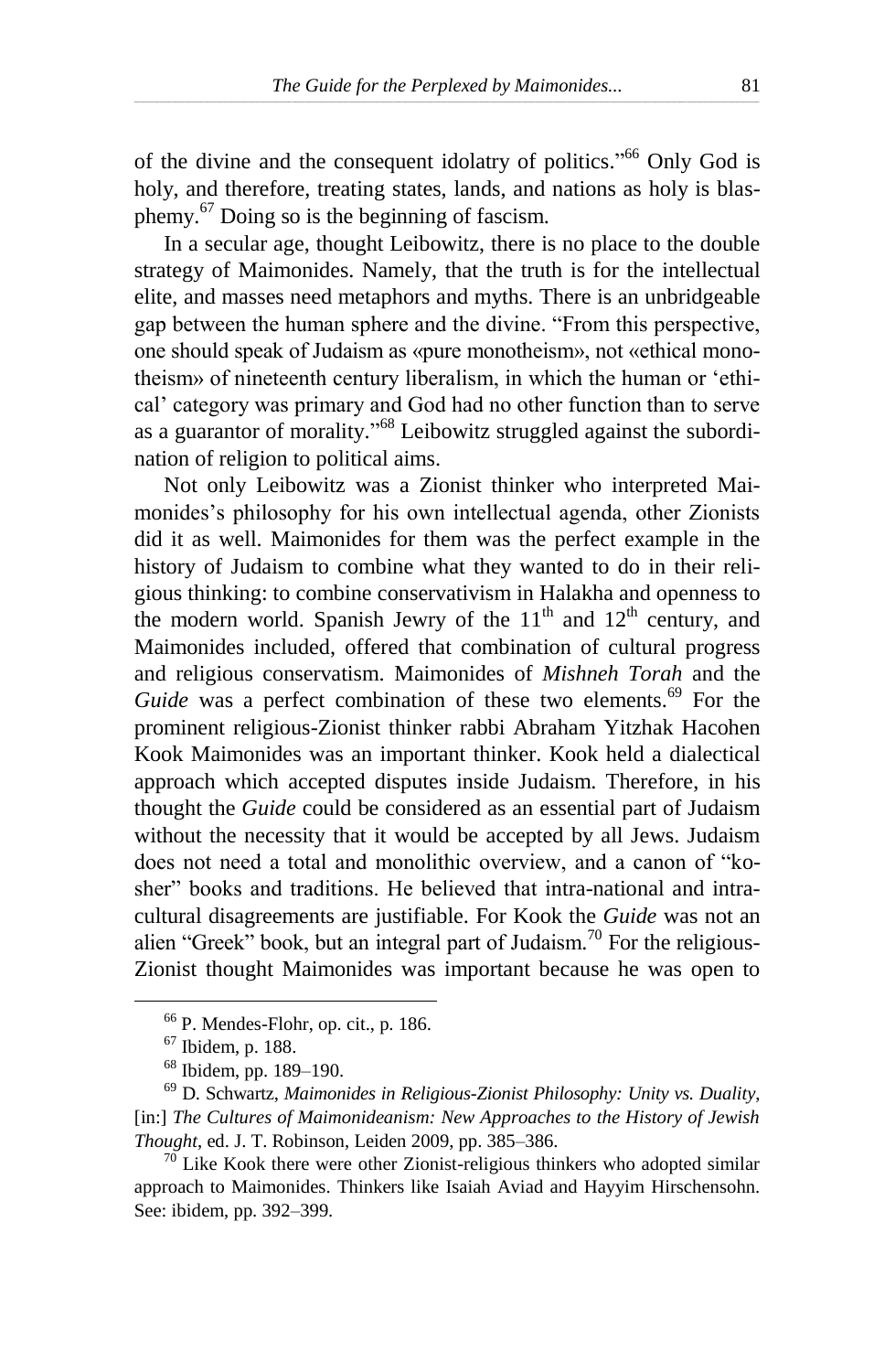the surrounding world and culture, but was also a halahkaic man, and in this he was a model for imitation. For many religious-Zionist thinkers the *Guide* was distrustful because its commitment to medieval science and Aristotelian philosophy. This fact was a threat to the autonomy of Judaism, which means not to be tempted by alien way of thinking (Greek). Nevertheless, many reconciled with the thought that philosophy is a part of Judaism. As Schwartz concludes:

Maimonides figure thus became a symbol representing the intersection of several qualities: leadership, halakhic greatness, creativity, as well as philosophical and cultural openness. This figure suited the pattern of the new (religious) man of the generation promoting a religious-national revival. As far as contents are concerned, most religious-Zionists found other thinkers far more appealing than Maimonides. As an expression of an overpowering, ideal religious pattern, however, there was no alternative to the Maimonidean figure.<sup>71</sup>

There was no alternative to Maimonides as a model for the mutual relation between the Jewish tradition on the one hand, and western culture and its philosophical foundations on the other hand, and religion-Zionist could not ignore both worlds.

Apart from the total rejection of the *Guide* as a pure profanation and heresy, $72$  I believe that in the various interpretations and understanding of the *Guide* there are two main directions: On the one hand, those who gave the priority to its words and arguments and therefore, understood the book as a rationalistic understanding of religion, which means that philosophy and religion do not exclude each other. Naturally, each reading took in consideration the philosophy of its time (like Neo-Kantianism in Herman Cohen interpretation). But on the other hand, those who gave priority to Maimonides style and writing's method read him as a hidden mystical thinker who touched the esoteric dimension of reality, even a kabbalist in disguise. I suppose that these two main attitudes are going to be present in the reading of Maimonides also in the future. Maimonides writing style was so esoteric that it can be interpreted differently, and even in contrary ways. As if each interpreter had found in the *Guide* his/her own reflection. <sup>73</sup> Maimonides' *Guide* is like a mirror that each reader can see in it ones own image.

 $71$  Ibidem, pp. 406–407.

 $72$  This approach lasts also in modern times, and also in the thinking of some Zionist-religious thinkers. See the case of Zeev Jawitz: ibidem, pp. 387–388.

 $^{73}$  J. Gotlib, op. cit., p. 10.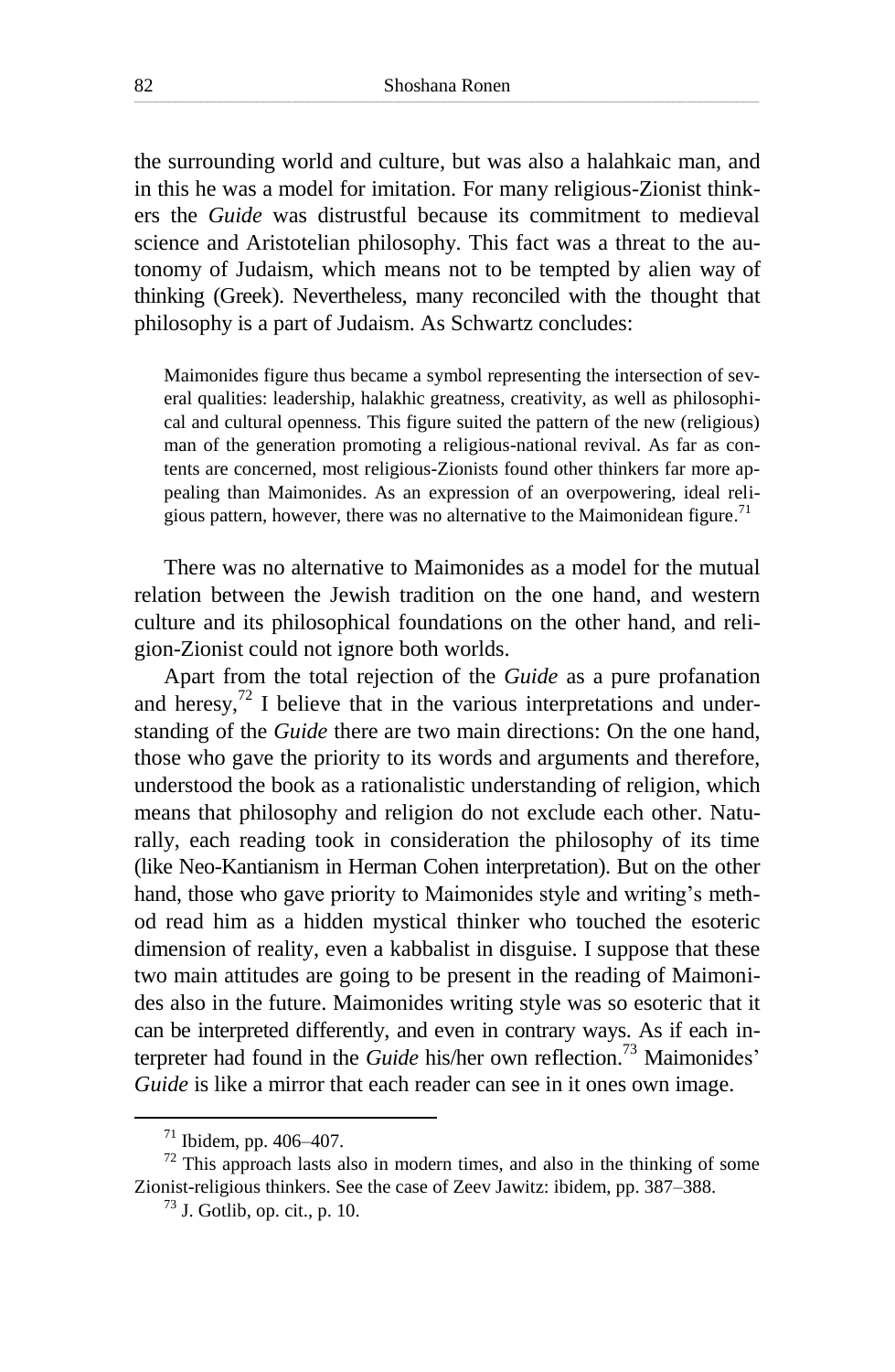#### BIBLIOGRAPHY

- 1. Biale D., *Not in the Heavens: The Tradition of Jewish Secular Thought*, Princeton University Press, 2011.
- 2. Breslauer S. D., *Prophecy, Ethics, and Social Involvement: Moses Maimonides, Baruch Spinoza, Abraham Heschel*, "Modern Judaism" 2011, No. 31 (3), pp. 314–331.
- 3. Davidson H. A., *Maimonides the Rationalist*, Oxford 2011.
- 4. Dobbs-Weinstein I., *The Ambiguity of the Imagination and the Ambivalence of Language in Maimonides and Spinoza*, [in:] *Maimonides and His Heritage*, eds. I. Dobbs-Weinstein, L. E. Goldman and J. A. Grady, State University of New York 2009.
- 5. Feiner S., *Haskalah and History: the Emergence of a Modern Jewish Historical Consciousness*, Oxford 2002.
- 6. Feiner S., *The Jewish Enlightenment*, Philadelphia 2004.
- 7. Fraenkel C., *Maimonides' God and Spinoza's Deus sive Natura*, "Journal of the History of Philosophy" 2006, No. 44 (2), pp. 169–215.
- 8. Frank H. D., *The Politics of Fear: Idolatry and Superstition in Maimonides and Spinoza*, [in:] *Judaic Sources of Western Though: Jerusalem's Enduring Presence*, ed. J. A. Jacobs, Oxford 2011.
- 9. Gotlib J., *Skhaltanut bilvush hasidi: dmuto shel Ha'Rambam behasidut Habad*, Ramat Gan 2009.
- 10. Gudman M., *Sodotav shel more nebukhim*, Tel-Aviv 2010.
- 11. Guttmann J., *The Philosophy of Judaism*, Northvale 1988.
- 12. Halbertal M., *Maimonides*, Jerusalem 2009.
- 13. *Harambam: shamranut, mekoriyut, mahapkanut*, ed. A. Ravitzky, Jerusalem 2008.
- 14. Hartman D., *Maimonides: Torah and Philosophical Quest*, Philadelphia 2009.
- *15.* Heschel A. J., *Maimonides. A Biography*, New York 1982.
- 16. Hofer N., *Abraham Abulafijia's "Mystical" Reading of the Guide for the Perplexed*, "Numen" 2013, No. 60, pp. 251–279.
- 17. Idel M., *Maimonides Guide for the Perplexed and the Kabbalah*, "Jewish History" 2004, No. 18, pp. 197–226.
- 18. Klein-Braslavy S., *Maimonides as Biblical Interpreter*, Boston 2011.
- 19. Kohler Y. G., *Maimonides and Ethical Monotheism*, [in:] *The Cultures of Maimonideanism: New Approaches to the History of Jewish Thought*, ed. J. T. Robinson, Leiden 2009.
- 20. Leibowitz Y., *Emunato shel Harambam*, Israel 1980.
- **21.** Leibowitz Y., *Al olam umlo'o: sichot im Michael Shashar*, Jerusalem 1988.
- 22. Levi Z., *Al ktivatam ha'izoterit shel Harambam ve Spinoza*, "Aley Si'ach" 1981, No. 10–11, pp. 146–154.
- 23. Maimon S., *Givat hamore lishlomo Maimon*, Shmuel Hugo Bergman and Nathan Rotenschtreich eds., Jeruslaem 1966.
- 24. Maimonides M., *The Guide for the Perplexed*, trans. M. Friedlander, Dover Publications 1956.
- 25. Mendes-Flohr P., *Maimonides in the Crucible of Zionism*, [in:] *Maimonides and his Heritage*, eds. I. Dobbs-Weinstein, L. E. Goldman, J. A. Grady, Albany 2009.